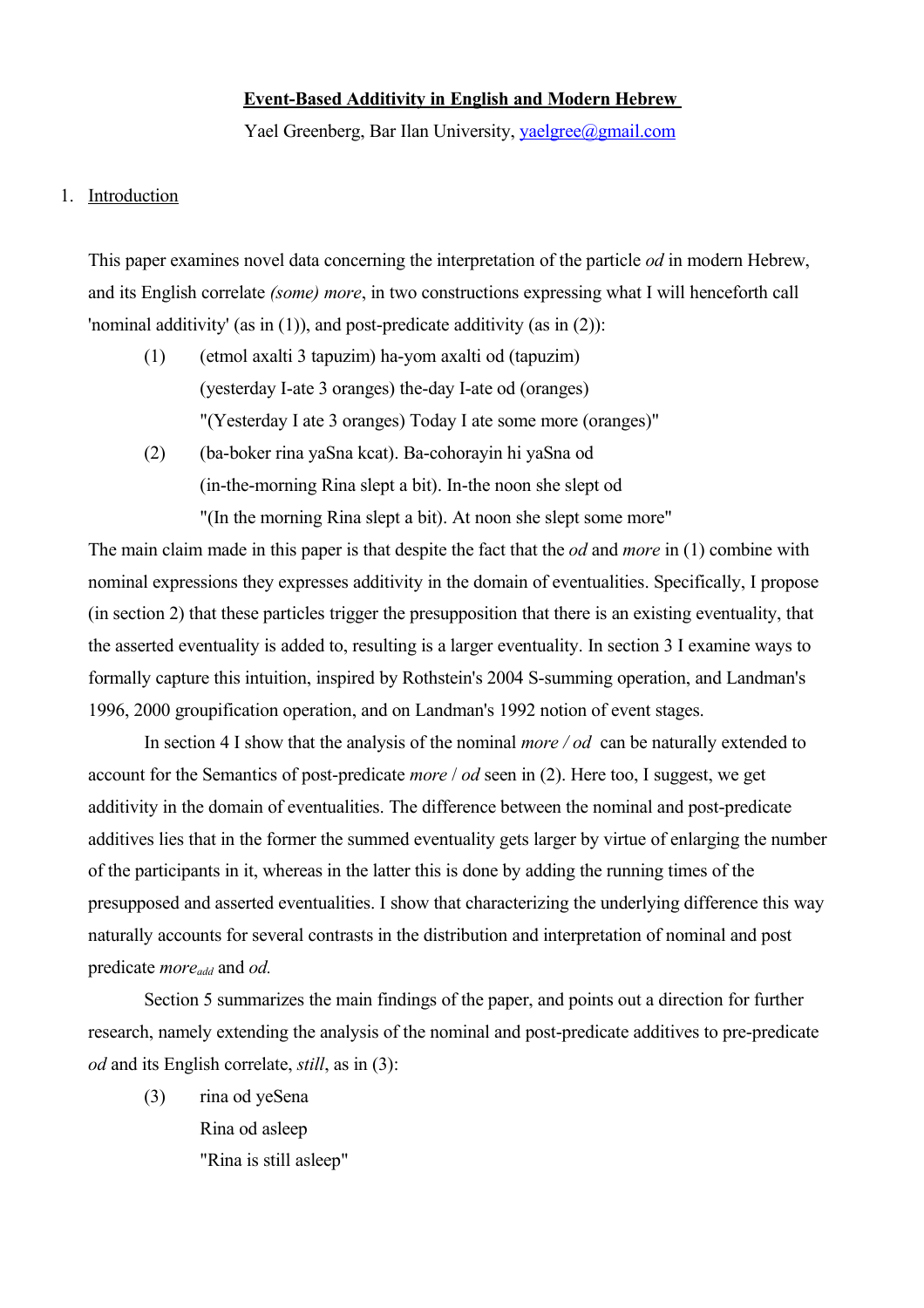Throughout the paper I make comparisons between the analysis and observations concerning the Hebrew *od* and the English *more,* and those made in Tovena & Donazzan 2008 with respect to the Italian particle *ancora*, the French *encore* and the Chinese *zai*. Tovena & Donazzan propose a unified eventuality-based analysis for the various interpretations of these particles, which is very similar to the one proposed in this paper for the Hebrew and English ones. However, there are also interesting differences, both in the data, and the analyses of the additive particles in the two sets of languages. I point to some of these differences and propose that they result from a real difference between the Hebrew and English particles, on the one hand, and the French /Italian / Chinese ones, on the other hand. Whereas the former particles are indeed restricted to express addition only (extending an existing eventuality), the latter seem more flexible, and can express both addition and repetition (ending up with a plurality of eventualities, which share a common characteristic).

# 2. The Semantics of nominal *od / moreadd*

## 2.1 Preliminary observations

English *more* is usually discussed in the Semantics literature with respect to its comparative meaning, with APs (see e.g. Kennedy 1999), comparing degrees, and in (4a), or with NPs, comparing quantities (see e.g. Hackle 2000) (as in (4b)):

- (4) a. Mary is more intelligent than Danny (*comparative*)
	- b. Mary bought more books than Danny (*comparative*)

But *more* has another use, so far not discussed in the literature, as an additive particle. Consider for example (5):

(5) Yesterday Danny interviewed three students. Today he interviewed more (students) (*comparative / additive*)

(5) is ambiguous between the comparative reading, in which Danny interviewed more than three students (e.g. four students), and another, additive reading, in which he interviewed additional students, perhaps even one more. The ambiguity is resolved in (6): (6a), which marks the comparison directly using a *than*-phrase immediately after *more*, is unambiguously comparative, and (6b), with the quantifier *some* or the numeral *three* just before *more*, is unambiguously additive:

(6) a. Today Danny interviewed more *than three* students

b. Today Danny interviewed *some / three* more students.

Other languages, e.g. German, Italian, French, Chinese and Hebrew lexically encode the comparative and additive readings of *more* differently. In modern Hebrew the ambiguous (5) will be translated as (7), with *yoter* for the comparative reading, and with *od* for the additive one:

(7) etmol dani ri'ayen SloSa studentim. Ha-yom hu riayen yoter / od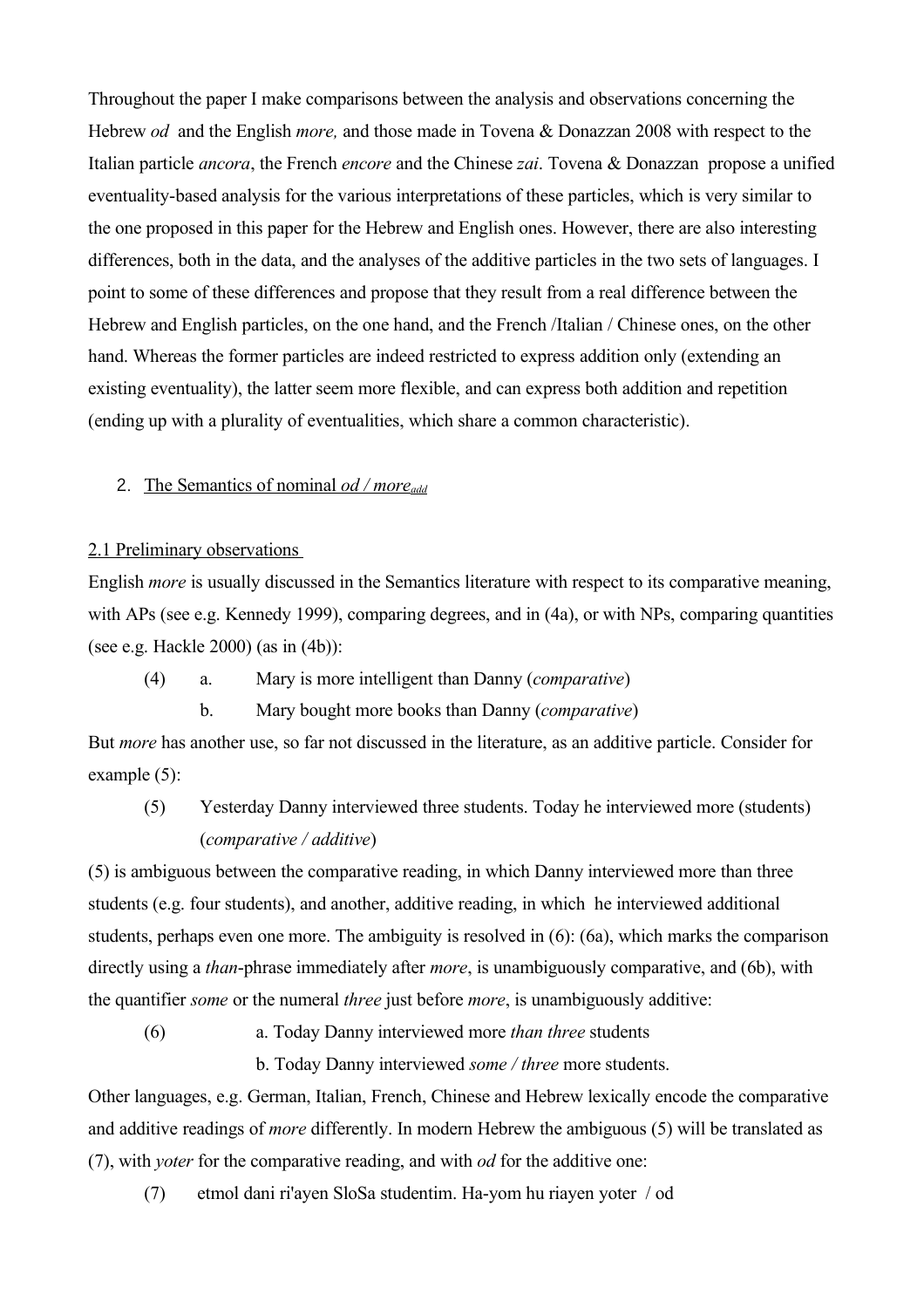Yesterday Danny interviewed three students. Today he interviewed yoter /od

"Yesterday Danny interviewed three students. Today he interviewed more (students)" At first sight the Semantics of *od* and the additive *more* (called henceforth *moreadd*) in (5) and (7) seems to be defined in a similar way to that of the more well studied additive *too,* i.e. in terms of addition in the domain of individuals, denoted by the nominal expressions that the particles combine with. Intuitively, for example, (7) seems to assert the existence of students interviewed by Danny, in addition to presupposed existing students with the same property. (Indeed, a proposal along this line is made in König's 1977 analysis of the additive reading of the German *noch*, and a modified version of this proposal, maintaining the additivity of *noch* in the domain of individuals, is proposed in Umbach 2008).

I believe, however, that despite the 'nominal' nature of *od* and *moreadd* in (5) and (7) they actually relate to the eventuality expressed by the verb. A first indication for this is the contrast between (5), repeated here, and the very similar (8):

- (5) Yesterday Danny interviewed three students. Today he interviewed more (students) (*comparative / additive*)
- (8) Today Danny interviewed three students. Yesterday he interviewed more (*comparative / #additive*)

Unlike (5), *more* in (8) has only the comparative reading (the sentence can only mean that Danny spoke with more than three students), and the additive reading is not available anymore. Notice also that translating (8) to Hebrew is only felicitous with the comparative particle *yoter*. Unlike (7), using the additive *od* is infelicitous in this case:

(9) hayom dani ri'ayen SloSa studentim. etmol hu ri'ayen yoter / #od today Danny interviewed three students. yesterday he interviewed yoter /od "Today Danny interviewed three students. Yesterday he interviewed more (than three)"

It seems, then, that using the Hebrew *od* and the English *moreadd* we can add 'forward' (e.g. from yesterday to today), but not 'backward' (e.g. from today to yesterday). Notice that this constraint has a presuppositional status. For example the additive reading of *more* is blocked under the negative predicate in (10) as well:

(10) Danny interviewed three students today. But yesterday he was too tired. I don't think he interviewed more students (*comparative / # additive* ).

In the meantime I will call this constraint the 'prior time presupposition', and will examine it in more detail below. As can be seen from the felicity of (11), this presupposition does not seem to be triggered by the presence of the additive *too*, and its Hebrew correlate *gam.*

(11) ha-yom dani riayen 3 studentim. Etmol hu gam riayen studentim.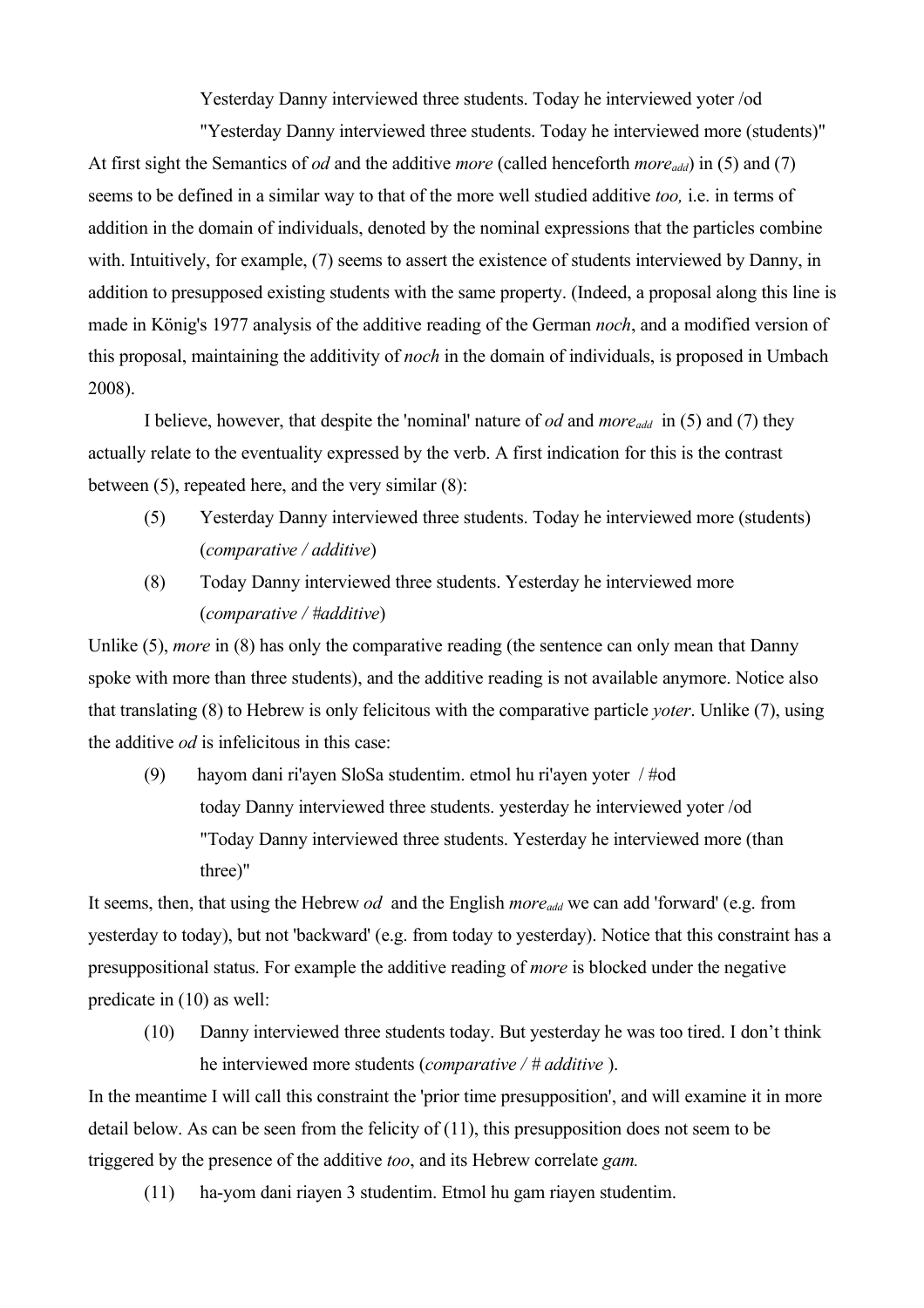The-day Danny interviewed 3 students. Yesterday he also interviewed students

"Today Danny interviewed 3 students. Yesterday he interviewed students too" The important implication at this point is that despite the nominal nature of *od / more*<sub>add</sub> they are different from *gam / too* in that they seem to be additive in the domain of eventualities. We don't want to say, for example, that (7) presupposes that there are existing *students* prior to the reference time of the sentence, because this requirement will be met also in the infelicitous (9): Even if Danny interviewed students for the first time - the students existed before. Instead, the sentence seems to presuppose that an *eventuality* of interviewing students existed before the reference time of the assertion.This can be more formally captured in (12) (ignoring tense):

(12) a. Today Danny interviewed (some) more students

b. Assertion:  $\exists e_1, x, t$  [interview  $(e_1) \wedge Ag(e_1) = j \wedge The(e_1) = x \wedge * student(x) \wedge \tau(e_1) \subset ...$  $t \wedge t$ =today] ("There is an interviewing students eventuality by Danny,  $e_1$ , whose time is included in today")

c. Presupposition:  $\exists e_2, y, t'$  interview  $(e_2) \wedge \text{Ag}(e_2) = j \wedge \text{The}(e_2) = y \wedge *$  student  $(y) \wedge$  $\tau(e_2) \subset t' \wedge t'$  today] ("There is an interviewing student(s) eventuality by Danny,  $e_2$ , whose time is before today")

I believe this representation is on the right track. However, there are two main revisions we should make in it, concerning (a) the temporal relationship between the presupposition and the assertion and (b) the characterization of the asserted and presupposed eventualities (e<sub>1</sub>and e<sub>2</sub> in (12)). I deal with these two issues in subsections 2.2 and 2.3, respectively.

# 2.2 A prior time presupposition ?

Defining the particles *moreadd / od* as triggering a 'prior time' presupposition, as in (12), makes it intuitively similar to aspectual *still,* which in Hebrew appears as *od* as well*:* 

(13) dani od yaSen

Danny od asleep

"Danny is still asleep"

This is because the triggering of a 'prior time presupposition' has been known to be THE defining characteristic of aspectual *still* (e.g. König 1977, Mittwoch 1993, Löbner 1989, Krifka 2000, Michaelis 1993, van der Auwera 1993, Ippolito 2007, Greenberg (2008)). Indeed, a central part of Tovena & Donazzan's 2008 theory of the *ancora / encore / zai* adverbs is that in all their occurrences and interpretations they share an underlying 'prior time' component. According to them in all its occurrences , the particle takes a time (the reference time), and a property of eventualities, and triggers the presupposition that a property of eventuality is salient and used in the context, which is predicated both of the reference time and of a prior time.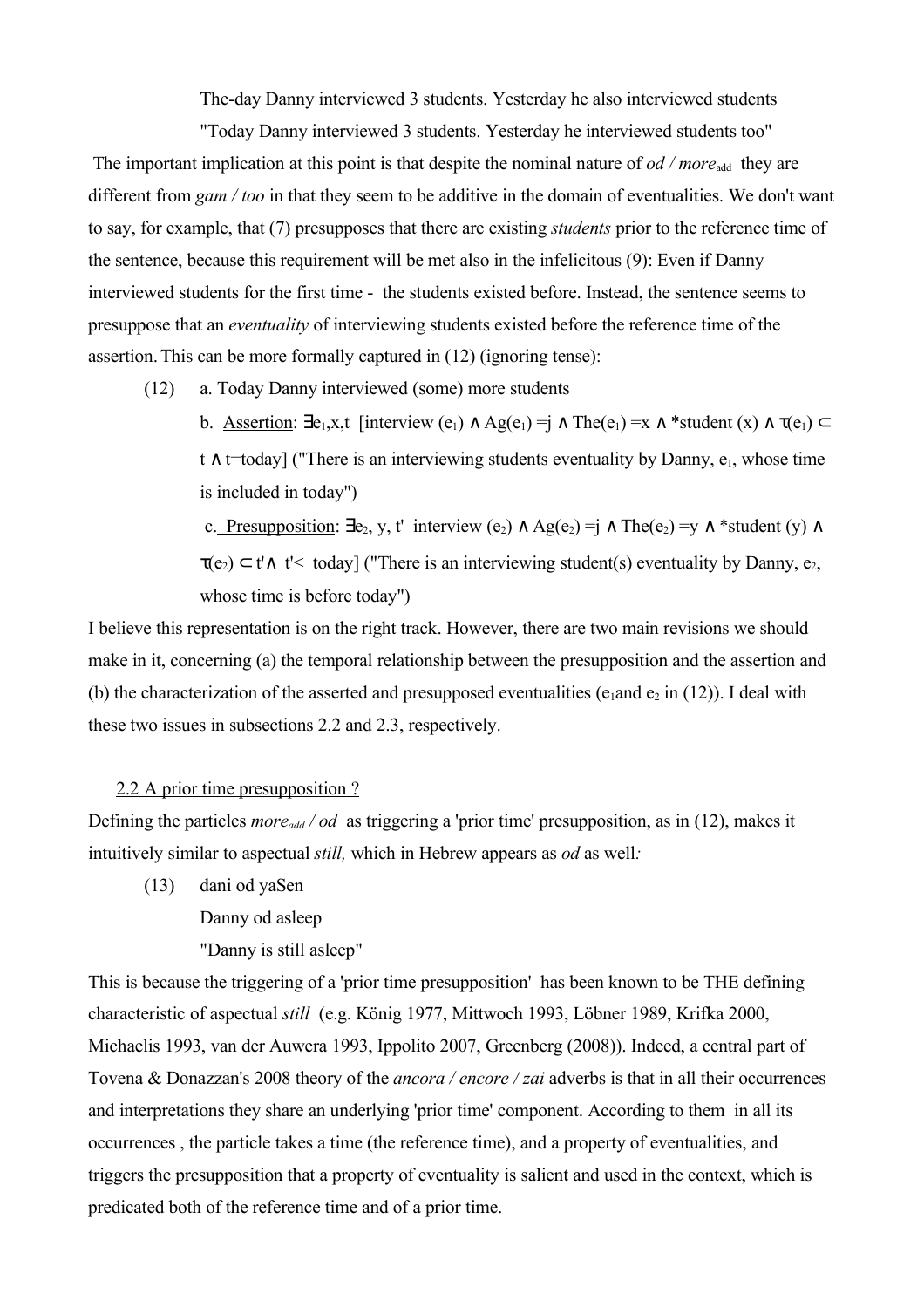However, a closer looks shows that the 'prior time' component is not a necessary condition on the felicity of the nominal *moreadd. / od*. Consider, for example (14)-(16) :

- (14) ha-boker dani ri'ayen 3 studentim ba-misrad Selo. Be-oto zman The-morning Danny interviewed 3 students in-the-office his. In-same time Rina ria'yna *od* studentim ba-sifriya Rina interviewed *od* students in-the-library "This morning Danny interviewed 3 students in his office. At that time Susan interviewed some *more* students in the library"
- (15) be-SeS bediyuk dani ra'a 3 ze'evim leyad ha-mexonit, ve-od kama (zeevim) In-six sharp Danny saw 3 wolves near the-car and-*od* some wolves mamaS meaxorey ha-ohel just behind the-tent.

"At 6.00 sharp Danny noticed 3 wolves near the car and some more (wolves) just behind the tent"

(16) ha-mesiba ha-zo hayta ason ! hayiti carix le-tapel be-oto zman be-6 yeladim The-party the-this was disaster I-was need to-treat in-same time with 6 children boxim ve-od 4 ravim ve-corxim !

Crying and-*od* 4 fighting and-screaming

"That party was a disaster ! I had to deal at the same time with 6 children crying and 4 *more* fighting and screaming !"

In all these examples *od* is felicitous and *more* can get an additive reading, although the presupposed eventuality is not 'prior' to the asserted eventuality, but occurs 'at the same time'. This means that our definition in (12), should be, in fact changed to (17), where  $e_2$  (the presupposed eventuality) should be temporally prior *or identical* to the  $e_1$  (the asserted eventuality):

(17) a. Today Danny interviewed (some) more students

b. Assertion:  $\exists e_1, x, t$  [interview  $(e_1) \wedge \text{Ag}(e_1) = j \wedge \text{The}(e_1) = x \wedge \text{*(under)}(x) \wedge \tau(e_1) \subset$  $t \wedge t = \text{today}$ 

c. Presupposition:  $\exists e_2, y, t'$  interview  $(e_2) \wedge \text{Ag}(e_2) = j \wedge \text{The}(e_2) = y \wedge^*$  student  $(y) \wedge$  $\tau(e_2) \subset t' \wedge t' \leq \text{today}$ 

This change has two implications. First, unlike what is reported for Tovena & Donazzan 2008 for the particles in Italian / French / Chinese, a 'prior time presupposition' cannot be what unites the Semantics of the verbal and the nominal additive particles in Hebrew and English with *od* and aspectual *still*. Second, the necessary component for the nominal *moreadd / od* is the presupposition that there is an *existing* relevant eventuality at the reference time (not necessarily a prior one).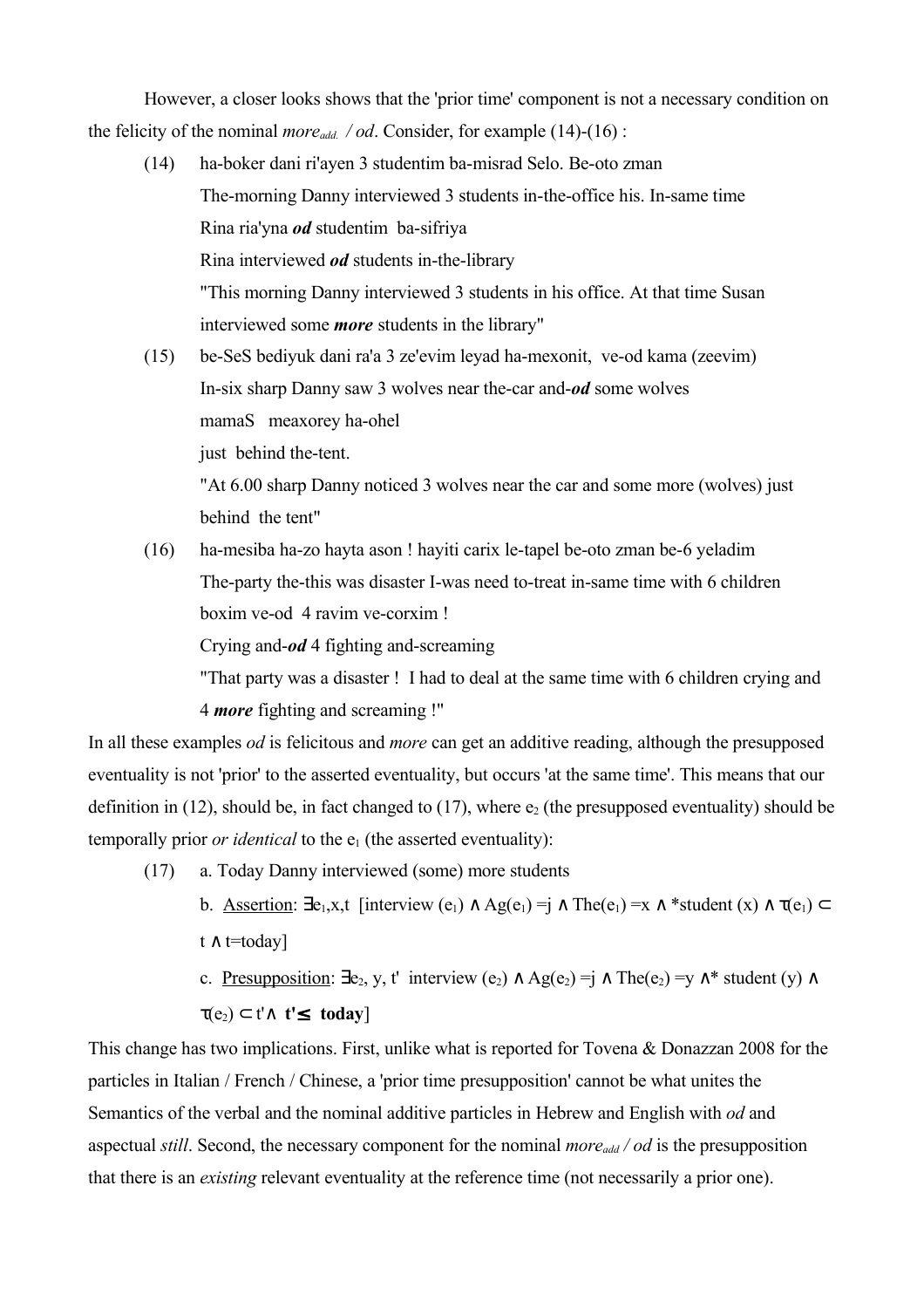### 2.3 The relationship between the presupposed and asserted eventualities

In definition (17) the asserted and presupposed eventualities ( $e_1$  and  $e_2$ ) were characterized by the same predicate. Specifically both were defined as eventualities of interviewing students by Danny. A closer look, however, shows that this is not always the case.<sup>[1](#page-5-0)</sup>

For example, in (14) above the agents and locations of the two eventualities differ: The asserted eventuality  $(e_1)$  is that of interviewing students by Danny in the office, whereas the presupposed one  $(e_2)$  is that of interviewing students by Mary in the library. In other cases, as in (18), the agents, locations and times are different:

(18) ha-xatula kvar lo beherayon: ba-boker macati 4 gurim mitaxat la-mita, ve-

The-cat already not pregnant: in-the-morning I-found 4 kittens under the-bed andaxSav dani maca od kama ba-mirpeset

now Danny found od some in-the-porch

"The black cat is not pregnant anymore: In the morning I found 4 kittens under the bed, and now Danny found some more in the closet".

And, in fact, as can be seen in (19)-(21), even the verbs themselves don't need to be the same:

- (19) dani afa 3 ugot la-mesiba. Ani ekne od maxar Danny baked 3 cakes to-the-party. I will-buy od tomorrow "Danny baked 3 cakes for the party. I will buy more tomorrow"
- (20) kibalti 30 kvasim mi-dod Seli. Be-Savu'a ha-ba ekne od 10 I-bought 30 sheep from-uncle mine. In-week the-next I-will-buy od 10 "I got 30 sheep from my uncle. Next week I will buy 10 more".
- (21) dani Sama harbe yatuSim mezamzemim mixuc la-ohel, ve-ra'a od kama bifnim, Danny heard many mosquitoes buzzing outside to-the-tent and-saw od some inside leyad ha-menora

near the-lamp

"Danny heard many mosquitoes buzzing outside the tent, and I saw some more inside, near the lamp".

The presupposed and asserted eventualities, then, can vary along various dimensions. Crucially, however, not anything goes here. The relation between the presupposed and asserted eventualities is constrained in such a way that intuitively, the result of adding the asserted eventuality to the presupposed one should result in a single and larger eventuality.

For example, in  $(19)-(21)$ , the asserted and presupposed eventualities,  $e_1$  and  $e_2$ , seem to be summed into a larger eventuality of "preparing cakes for the party", of "having sheep", and of

<span id="page-5-0"></span><sup>&</sup>lt;sup>1</sup> Cf. also Tovena & Donazzan for this observation with the French / Italian / Chinese data.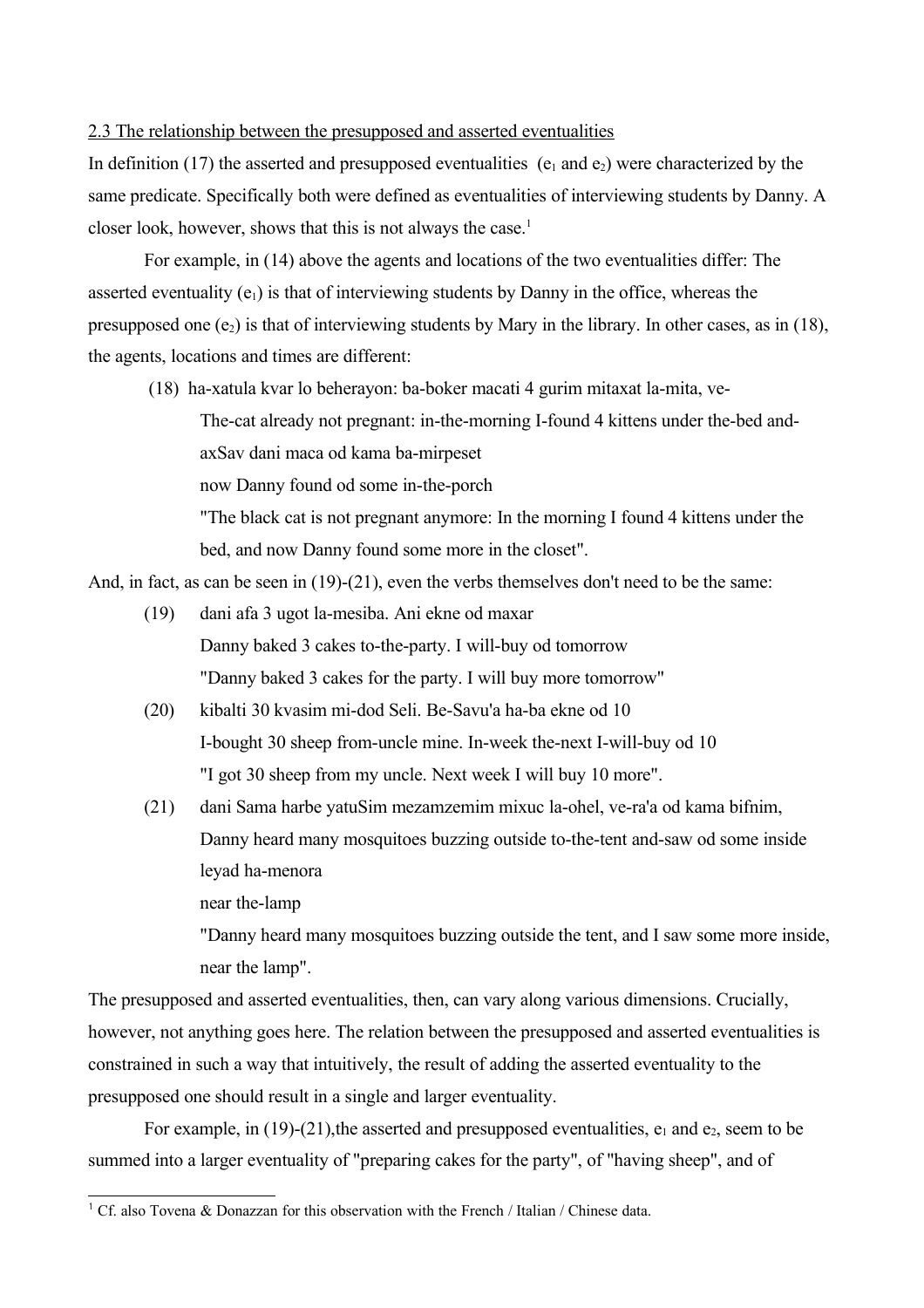"noticing mosquitoes", respectively. Similarly, in the original  $(7)$ , repeated here,  $e_1$  and  $e_2$  are summed together to create a single, larger eventuality of interviewing students (yesterday and today):

(7) etmol dani ri'ayen SloSa studentim. Ha-yom hu yera'ayen od Yesterday Danny interviewed three students. Today he will-interview od "Yesterday Danny interviewed three students. Today he will interview some more.

The main support for this intuitive characterization is the observation that when the two eventualities *cannot* be summed up into a singular, larger eventuality, the presence of *od / moreadd* is infelicitous. Consider for example (22) and (23):

- (22) afiti 3 ugot la-mesiba Sel ha-ben Seli. iSa Se-ani makira be-nu York I-baked 3 cakes to-the-party of the-son mine. Woman that-I know in-New York afta #od / yoter ugot la-mesiba Sel ha-ben Sela baked od / yoter cakes to-the-party of the-son hers "I baked 3 cakes for my son's birthday party. A woman I know in New York baked more cakes for her son's party *(comparative / # additive)*
- (23) le-roS ha-memSala yeS 3 yeladim. Li yeS #od / yoter to head the-government has 3 children. To-I have od / yoter "The prime minister has three children. I have more" (*comparative* / #*additive*).

Unlike what we see in (19) and (21), in (22) and (23), *od* is infelicitous (as opposed to the felicitous comparative particle yoter), the English translations are naturally interpreted as comparative only: The woman in New York baked more than three cakes, and I have more than three children. Intuitively, the reason for that is the fact that unlike what we saw before, in (22) and (23) the presupposed and asserted eventualities are not naturally taken to form together a single, larger eventuality. For example, baking cakes for two distinct parties, by two different people is not naturally considered a singular, larger eventuality, and under normal circumstances, the prime minster having children, and I having children cannot be summed together into a singular eventuality of having children.

Furthermore, the felicity of these sentences (under the additive reading) can be rescued if we can place them against the scenarios where we do end up with a single, larger, eventuality. For example, (22) will become felicitous if we imagine some new context where women all over the world baked as many birthday cakes as they can, and the more cakes we manage to count, the more money some foundation will contribute to starving children. (23) can become felicitous if we imagine a situation where me and the prime minister are living in the same building (e.g. I am the prime minister's house keeper), and the bodyguards are trying to see how many children we have, in order to find a suitable room to hide in case of an emergency.

It is interesting to compare this intuitive constraint with what Tovena & Donazzan 2008 propose for the relevant particles in Italian, French and Chinese. As noted above, according to them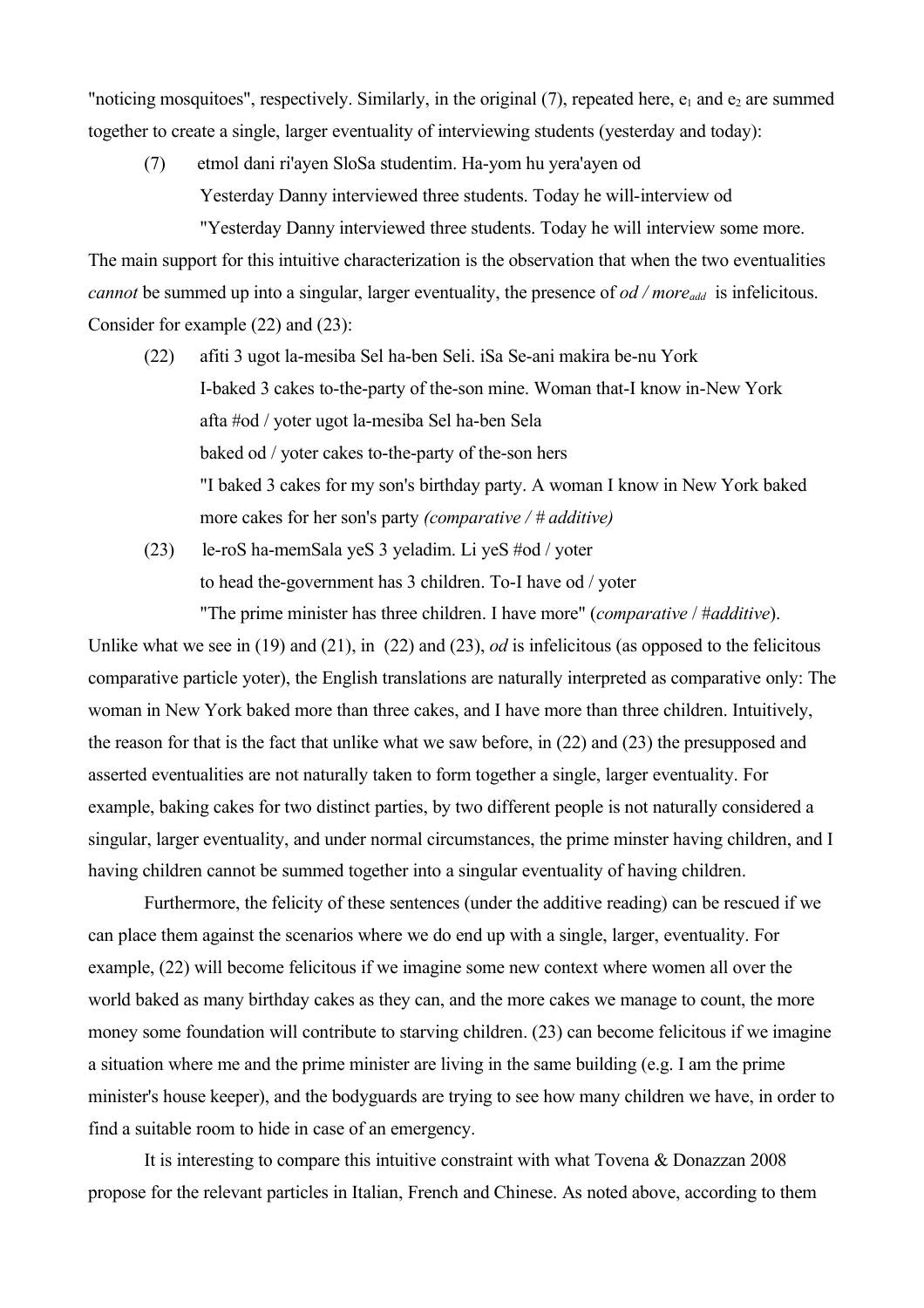*ancora / encore / zai* combine with a time (the reference time) and a property of eventualities and trigger the presupposition that a certain property of eventualities, predicated of a prior time, has been used and is salient in the context. The presupposed property is a hypernym of the property characterizing the asserted eventuality and the antecedent.

However, the infelicitous (23) and (23) show that this characterization is too weak to capture the constraint on the Hebrew and English additive particles. Crucially, in these cases we can easily say that a certain property, characterizing both the presupposed and the asserted eventuality ('a hypernym') has been used and is salient in the context. In (23) this can be the property of baking cakes for one's son's party, and in (23) it can be the property of having children, etc. Nonetheless, these sentences are infelicitous.

Intuitively, then, we really need the stronger constraint requiring that when summing the presupposed and asserted eventualities we end up with a singular, larger eventuality. In the next section we turn to examine ways to formally capture this intuitive constraint.

#### 3. Formally capturing the 'single eventuality' intuition

## 3.1 The challenge

Trying to be more precise about the intuitive 'single, larger, eventuality' constraint is not trivial. The standard approach to summing operations on events (Landman 1996, 2000, Rothstein 2004, Kratzer (forthcoming)) is that these operations are similar to summing operations in the domain of individuals. The standard sum operations of individuals yield plural individuals, marked with a star (\*). Thus, the denotation of the plural noun *children* is \**child,* and the conjoined NP *Danny and Mary* is represented as *Danny+Mary ,* both denoting a plural individual (sum of atoms).

Similarly, when atomic eventualities are summed together the result is a plural eventuality. Thus in (24b) the interpretation of the verb is \*run*,* denoting a plural running eventuality. The same holds for (24c), given what has been known as the 'unique role requirement', namely the requirement that each thematic role of an event (e.g. the agent role) is filled by one individual. Thus, given a distributive reading of *run* in (24b) and (24c), we end up with two events of running, one where Danny ran, and a one where Mary ran, i.e. again with a plural denotation \**ran[2](#page-7-0)* .

- (24) a. Danny ran
	- b. Danny ran twice
	- c. Danny and Mary ran

<span id="page-7-0"></span><sup>&</sup>lt;sup>2</sup> Notice that the interpretation of the verbs in (24b) and (24c) is indeed plural, although unlike nouns, it is not morphologically marked for plurality. I.e. there is no morphological difference between the verb in (24a) and in (24bc). There are many languages, though, where verbs denoting plural eventualities are marked morphologically, in what has been known to be pluractional markers (see e.g. Newman 1990, Cusic 1980, Lasersohn 1995.)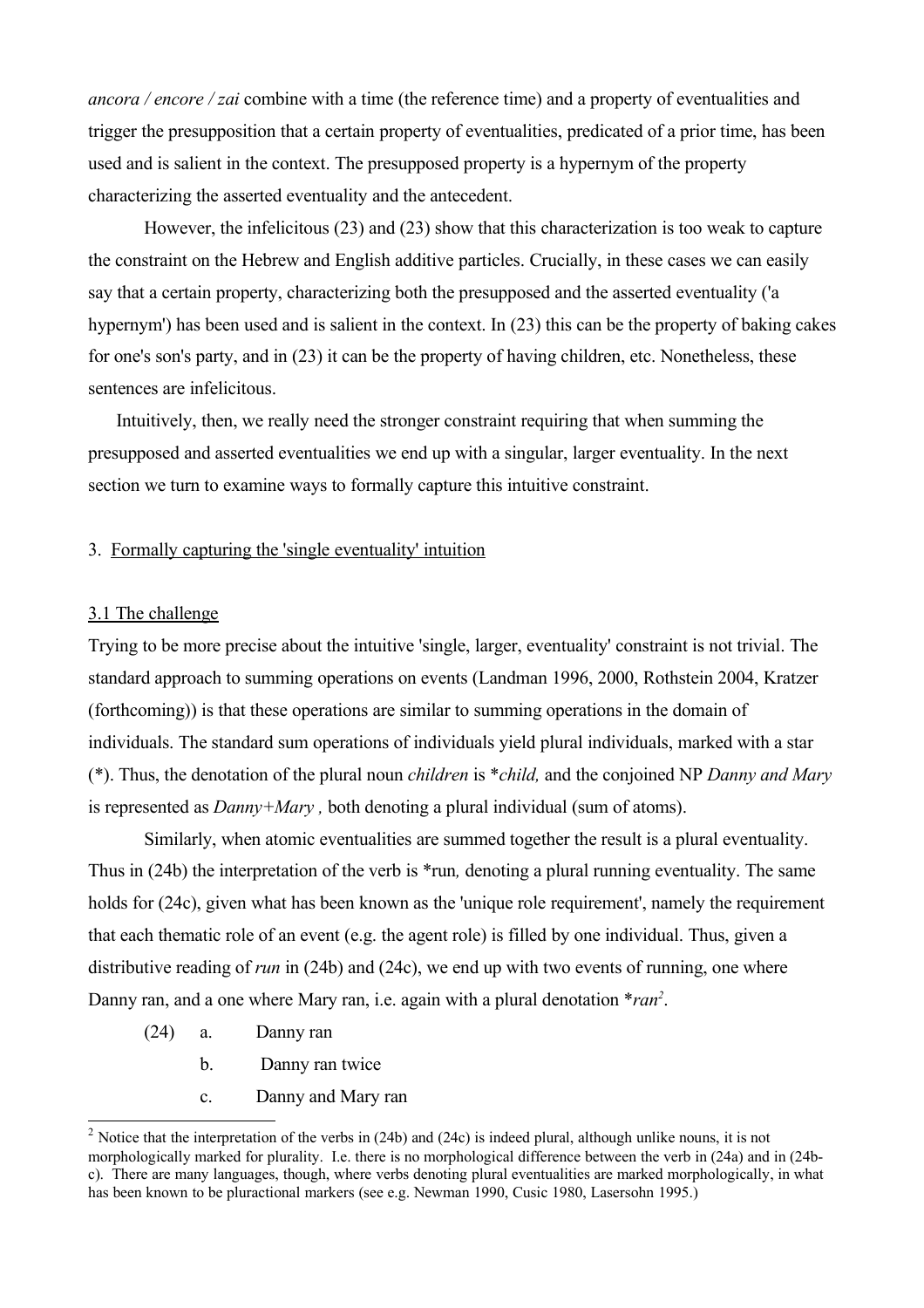Given this approach, then, it is not clear how to capture the intuition discussed above, that summing two eventualities, namely the presupposed and asserted eventualities with *moreadd / od* yields a *single* eventuality.

Let us examine now two potential solutions to this problem

#### 3.2 Using Rothstein's 2004 S-summing and Landman's 1996, 2000 groupificaiton operator

Rothstein 2004 suggests that in addition to the standard summing operation on eventualities, there is an additional, S(ingular)-summing operation. S-summing takes two atomic events  $e_1$  and  $e_2$  and forms from them a new *singular* event,  ${}^s(e_1 + e_2)$ . This operation is an inherent part of the Semantics of constructions like depictive predication (as in (25)), where distinct predicates (e.g. driving and being drunk) are summed into a singular predicate 'drive-drunk':

(25) Mary drove the car drunk

According to Rothstein, the S-summing in constructions like (25) is subject to a constraint she calls **TP-** (Temporal-Participant) **connect**: E.g. in (), the driving and the being drunk eventuality must have the same temporal location, and share the same agent (Danny). If this constraint is met, we end up with a singular, though complex predicate: *drive-drunk*.

We can propose, then, that a similar operation is triggered by the presence of *more*<sub>add</sub> / od, above. In these cases too we start from two eventualities, and end up with a singular, though a complex, eventuality. Unlike what happens with depictive constructions, however, the temporal constraint is more flexible: not temporal identity, but temporal identity or priority of the presupposed eventuality. We end up with a singular, though a potentially temporally discontinuous eventuality.

In addition, the *od / more*<sub>*add*</sub> construction is also different from the depictive one in (25) in that the participants of the two eventualities are not the same. First, the denotation of arguments headed by *od* / *moreadd* is different in the presupposed and asserted eventuality. E.g. in (19) different cakes are prepared, and in (21) different mosquitoes are noticed. In addition, as noticed above, the agents of the two eventualities can differ as well, as in (5), repeated here:

(5) Danny interviewed three students. Mary interviewed (two) more In this case, we seem to get a plural individual (e.g. Danny+Mary) as the agent of (5). As mentioned above, the standard assumption (e.g. Landman 1996, 2000) that a singular eventuality is a one whose thematic roles are filled by singular entities as well. Given this assumption it is not clear how to maintain the claim that the presupposed and asserted eventualities in e.g.(5) can be S-summed (using Rothstein's 2004 terminology) and yield a singular eventuality.

However, Landman 1996, 2000 proposes that sometimes apparently plural individuals can function, or viewed as singular. Consider (26) and (27):

(26) a. Danny carried the piano upstairs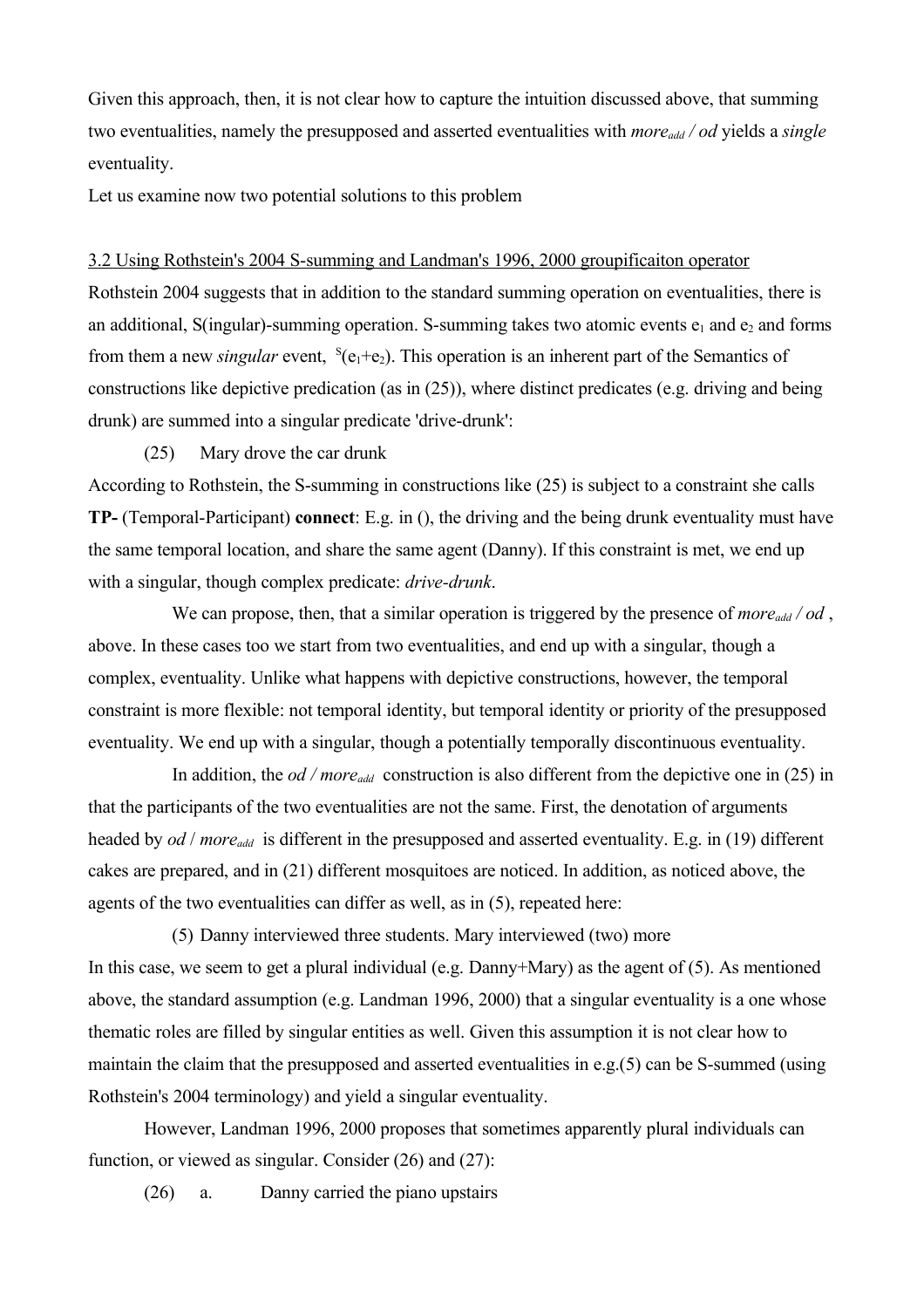- b. The man carried the piano upstairs
- (27) a. The children carried the piano upstairs
	- b. Danny and Mary carried the piano upstairs

The agents in (26a-b) are clearly singular individuals, and the predicate 'carried the piano upstairs' can be thus safely considered a singular predicate. But according to Landman 1996, 2000 there are also scenarios where a plural NPs (as in (27a)), or a conjoined NPs (as in (27b)) can be considered singular. This happens when these plural NPs (\*child), or conjoined NPs ( Danny + Mary ) are seen as *groups*, marked by Landman's groupification operator ↑. In this case we end up with ↑\*child (the group of children), and ↑(Danny +Mary), (the group of Danny and Mary), as the denotations of the subjects in (27a) and (27b) respectively. Crucially in this cases the VP 'carried the piano upstairs' is interpreted collectively, and thus as expressing singular predication. Landman, then, reduces distributive and collective interpretations of VPs to plurality and singularity of the predicates, respectively.

What is relevant to our analysis is Landman's claim that grouped sums and predication over groups are different from plural sums and plural predications, in involving *non-inductive inferences*. Consider (28a) and (28b):

- (28) a. The boys carried the piano upstairs
	- b. The marines invaded Granada (Carlson 1977)

According to Landman, for (28a) to be true on the collective reading, it is not enough that each of the boys carried the piano upstairs (this will be fine for the distributive reading). We need to assume that the boys are having collective responsibility, are involved in a collective action, collective decision, etc. Similarly, for (28b) to be true it is not enough that two, most, or even all members of the Marine corps invaded Granada. Instead it is "collective responsibility, rather than the number of individual Marines involved, that makes (28b) true" (Landman 2000, p.172).

Turning back to the interpretation of *moreadd / od*, what supports the idea that these additives involve singular predication is the observation that the interpretation of such sentences seems involve non-inductive inferences and group readings as well. Consider (29):

(29) dani katav od ma'amarim

Danny wrote od papers

"Danny wrote (some) more papers".

Trying to check in which situations we would naturally utter (29), we can see that an inductive inference is indeed not enough. For example, a situation where Sara, a person we know, wrote papers, and Danny, a person we also know wrote papers as well, is not enough to make (29) felicitous. In this situation we can naturally utter (30), with the additives *gam / too*, but not (29):

(30) sara katva kama maamarim. gam dani katav ma'mamarim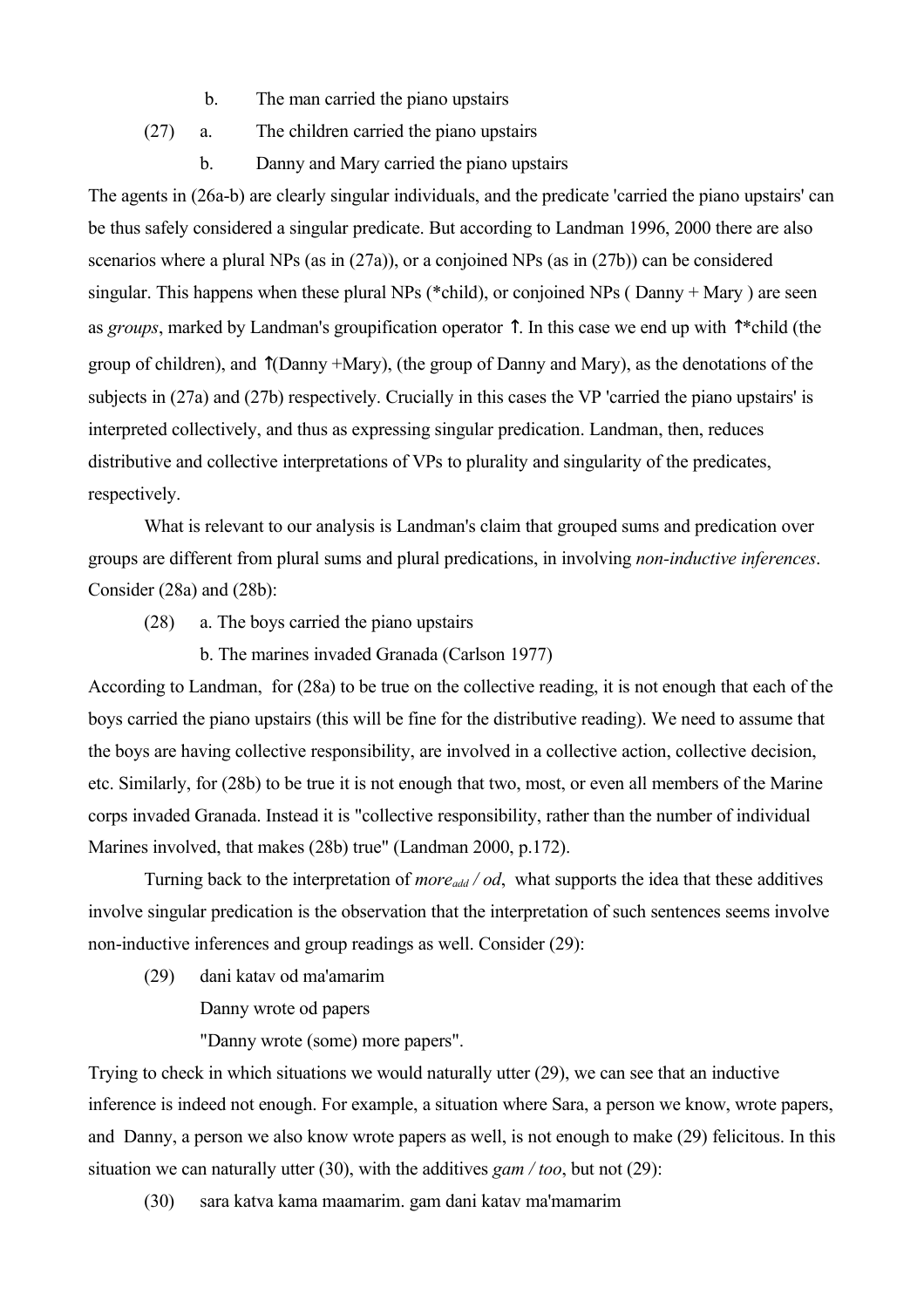Sara wrote several papers. Also Danny wrote papers

"Sara wrote several papers. Danny wrote (some) papers too"

Notice that even if Sara and her papers writing are salient in the context, this is not enough to trigger a natural use of *more*<sub>add</sub> */ od*. In (31), for example, *more* has the comparative reading only, and the Hebrew *od* is infelicitous:

(31) yeS li harbe xaverim Se-katvu maamarim la-axrona. Sara katva 3 maamarim. dani Have I many friends that-wrote papers to-the-lately. Sara wrote 3 papers. Danny katav od maamarim

wrote od papers

" I have many friends who wrote papers lately! Sara wrote 3 papers, Danny wrote more papers" (*comparative only*).

In order to get a felicitous use of *more*<sub>add</sub> in (29), we have to assume a stronger scenario: e.g. imagine that Sara and Danny are part of a research project: Sara has written some papers, and Danny wrote additional ones, e.g. in order to make the number of papers in the project larger.

Given this observation we may propose that in (29) Sara and Danny function as a group, having collective responsibility, and the papers they write can also be treated as a group.

(32) offers a DRT translation of (29), attempting to capture this idea (I use here brackets notation, and underline the presupposition (as in Geurts 1999). As usual, all free variables are caught by existential closure). (32) is paraphrased in (33):

- (29) Sara wrote papers. Danny wrote moreadd. papers
- (32)  $[e_1, t, x, y, e_2, e_3, t]$ :  $t \le n$ , write  $(e_1)$ ,  $Ag(e_1) = d$ ,  $Th(e_1) = x$ , \*paper  $(x)$ ,  $\tau(e) \subset t$ , write  $(e_2)$ ,  $Ag(e_2) = s$ , Th $(e_2) = y$ , t' $\leq t$ , \*paper(y),  $\tau(e_2) \subset t'$ , write  $(e_3)$ ,  $e_3 = {}^S(e_1 + e_2)$ ,  $Ag(e_3) = \uparrow$  $d+s$ , The  $(e_3) = \uparrow x+y$
- (33) a. Assertion: There is a writing eventuality  $e_1$  whose agent is Danny, whose theme is some plurality of papers, and whose time is included in a past time t.
	- b. Presupposition: There is a writing eventuality  $e_2$  whose agent is Sara and whose theme is some paper(s), such that

i. The time of this eventuality  $e_2$  is included in t', which is the same or prior to t ii. There is a singular writing eventuality  $e_3$ , resulting from the S-summing of  $e_1$  and  $e_2$ .

iii. The agent of  $e_3$  is the group of Danny and Sara (the agents of  $e_1$  and  $e_2$ ), and its theme is the group of papers x and y (the themes of  $e_1$  and  $e_2$ ).

#### 3.3 Problems with the group-based analysis of the additive particles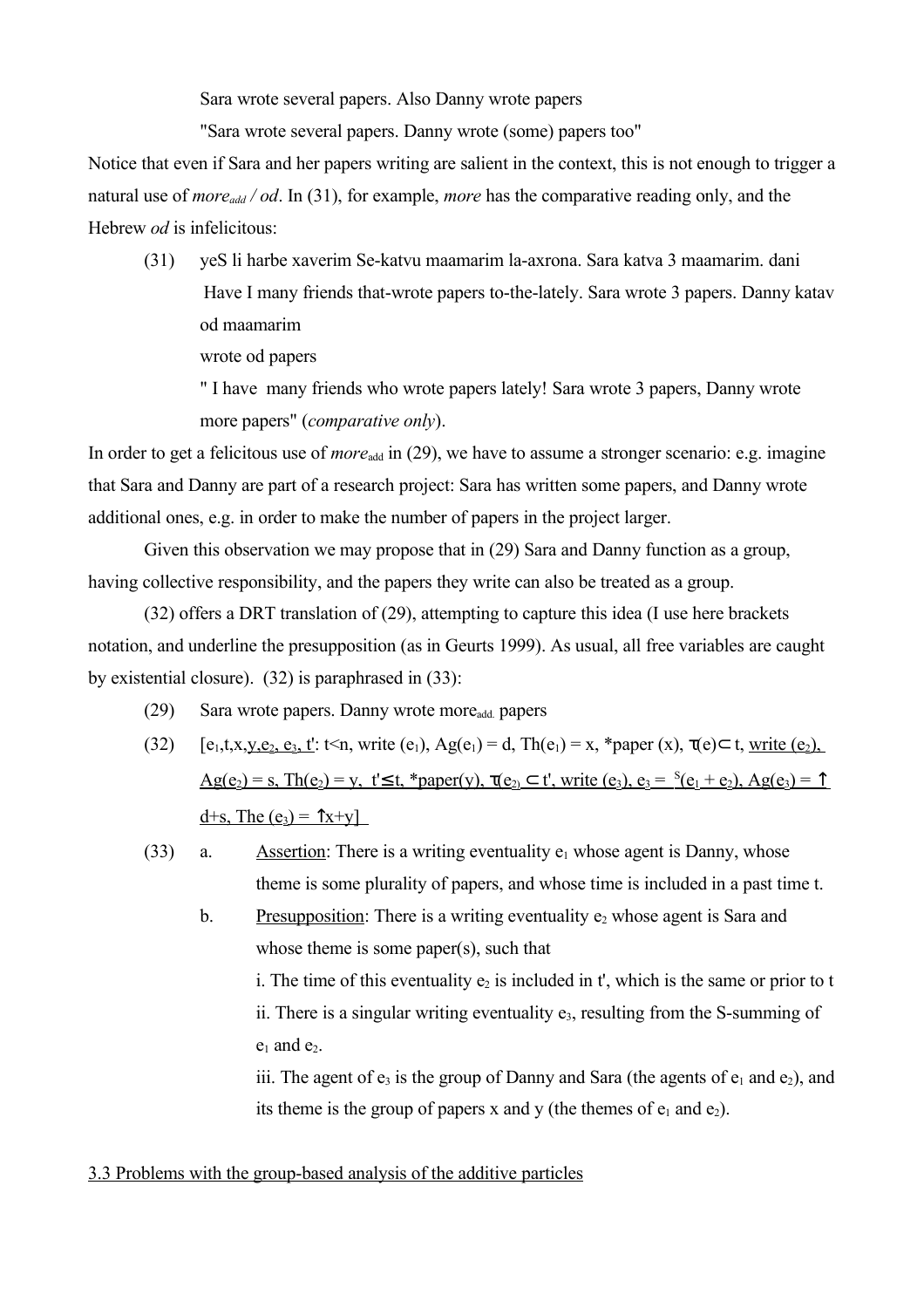(32), then, seems to indeed capture the intuition that the use of *od / moreadd* triggers the presupposition that we end up with a singular eventuality, even if we have distinct participants, and that this is because these participants behave as a group.

However, a closer look at the data shows that although this interpretation seems to indeed work for many cases, there are other cases where no group interpretation of the agents seem to be available, but nonetheless the use of *od / moreadd* is perfectly felicitous. Consider, for example, (34) and (35):

(34) (What happened to the cookies you baked?)

Axyan Seli haya kan ve-axal et ruban. Axar kax hayta li pgiSa im ha-

Nephew mine was here and-ate acc. most-of-them. Later had I meeting with the-

studentit Seli ve-hi axla od

student mine and-she ate more

"My nephew was here and ate most of them. Later I had a meeting with my student, and she ate some more."

(35) (We had a horrible time last month)

ha-hurikan harag 4 anasim ba-kfar. Savua axar kax od Sney anaSim nehergu the-hurricane killed 4 people in-the-village. Week later two more<sub>add</sub> people killed al yedey Sodedim

by robbers

"The hurricane killed 4 people in this village. A week later two more people were killed by robbers".

In (34), it is hard to take my nephew and my student to form a group, assuming that they probably do not even know each other. Crucially, it is hard to talk here about these agents as having some 'collective decision' or 'collective responsibility', since they may be completely unaware of each other, and / or of each others' cookies-eating. This is even clearer in (35), since we won't tend to consider the inanimate hurricane which killed four people, and the animate robbers who killed two people a week after as a group. Here too we cannot talk about collective action or decision.

Rather, in these cases we seem to get standard distributive readings. Consequently it seems impossible to represent the eventuality resulting from the summing of the presupposed and asserted eventualities in these sentences as a singular eventuality.

Crucially, however, *more* can naturally get an additive reading in (34) and (35) and the presence of *od* in the Hebrew correlates is perfectly felicitous. This seems to strongly suggest that we need another way to capture the intuitive constraint on the use of these additive particles. In the next section we examine such a way.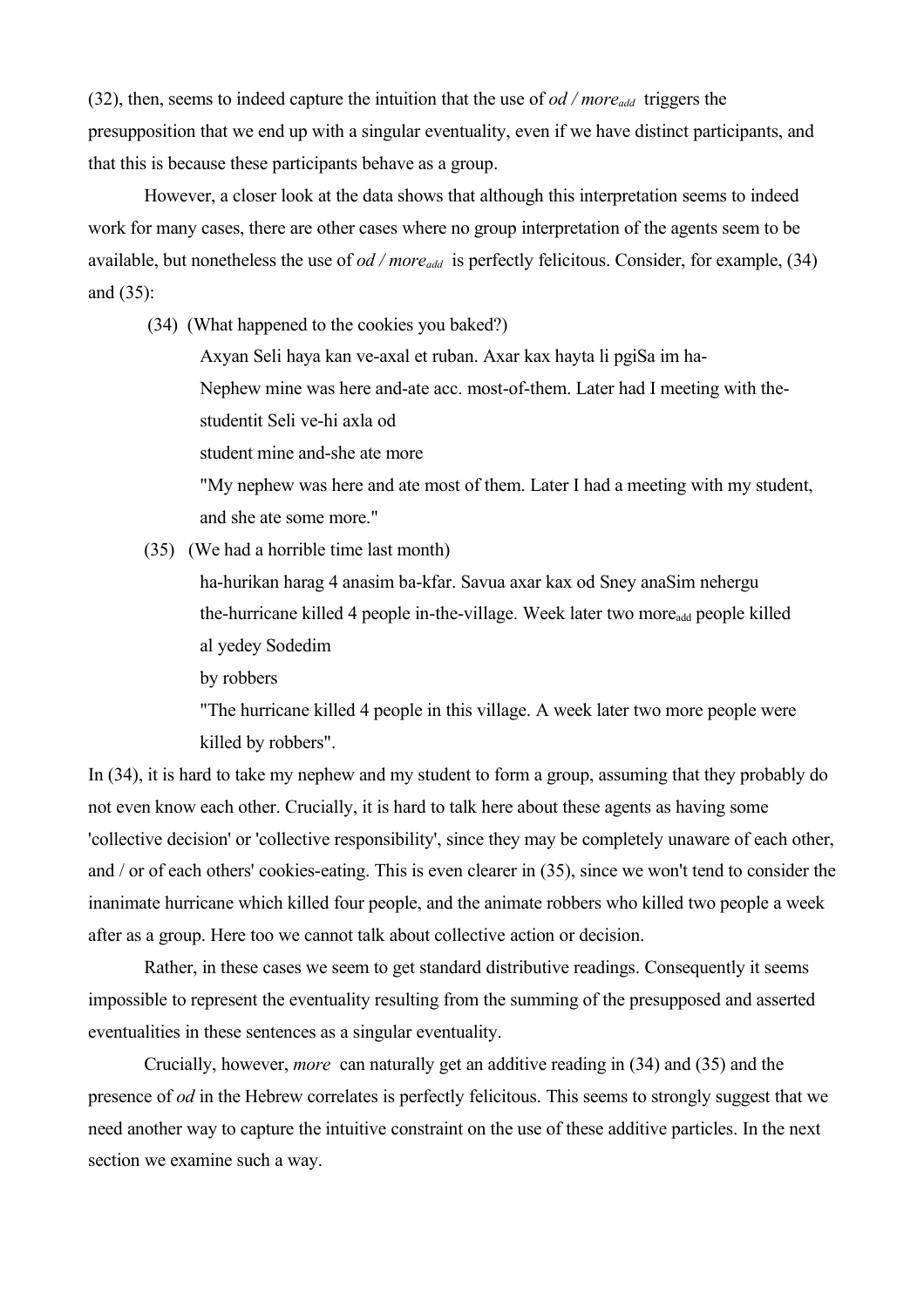3.4 Stages: The summed eventuality as a more developed version of its parts.

Until now we concentrated on trying to capture the intuition that the asserted and presupposed eventuality ( $e_1$  and  $e_2$ ) form together a single eventuality ( $e_3$ ). But there is another intuition we need to capture, which concerns the 'incremental' nature of the addition expressed by *od /moreadd*. Take again  $(7):$ 

(7) etmol dani ri'ayen SloSa studentim. Ha-yom hu yera'ayen od Yesterday Danny interviewed three students. Today he will-interview od

"Yesterday Danny interviewed three students. Today he will interview some more" Intuitively, the summed eventuality  $e_3$ , is not only a *sum* of two eventualities. It is also a more 'developed' version than its parts. In other words, the use of *od / moreadd* in the assertion somehow advances a certain situation (e.g. the process of choosing which students to accept), and makes it more developed.

Notice that this is different from the intuition we get with (36), with the Hebrew additive *gam* and its English correlate *also* :

(36) etmol dani riayen 3 studentim. Gam ha-yom hu riayen studentim Yesterday Danny interviewed 3 students. Also today he interviewed students "Yesterday Danny interviewed 3 students. Today he interviewed students too".

Unlike (7), the use of *too can* indicate a development, but this is not necessarily the case. (36) can simply report what Danny did yesterday and today. In contrast, (7), with *more* intuitively indicates incramentality and development of the situation / event involved.

Similarly in (29) above the presence of *more*<sub>add</sub> / od indicates that an eventuality of e.g. writing papers for the project is developing (by having additional papers), (34) indicates that an eventuality of eating up the cookies in the jar is advancing, etc..

One direction of capturing this intuition is by employing the notion of a stage-of (as opposed to the part-of) relation between eventualities. This notion was originally introduced by Landman 1992 as a key ingredient for capturing the semantics of the progressive, and it is further used also in e.g. Rothstein 2004 treatment of progressive achievements, and in Sharvit's 2003 analysis of the Semantics of *try*. Landman 1992 explains that

An event is a stage of another event if the second can be regarded a more developed version of the first, that is, if we can point at it and say "It's the same event in a further stage of development" (Landman 1992, p. 23)

We can now propose that the stage-of relation between eventualities is part of the semantics of *od / moreadd* . Specifically, the relationship between eventualities with these particles is more constrained than the one found with the additive *too* (and its Hebrew correlate *gam*). In () above, with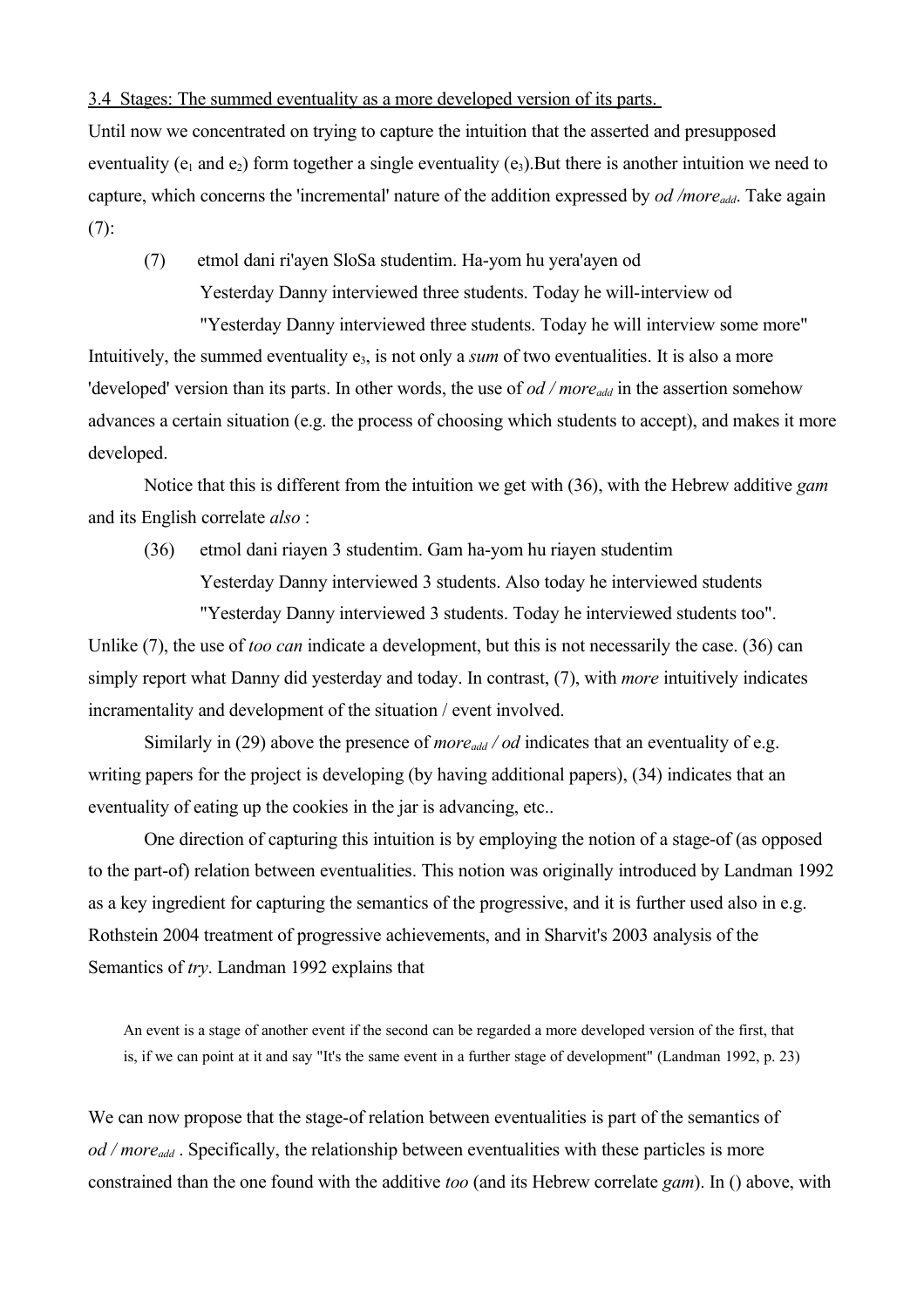*too /* gam, for example, the summing of Sara's writing papers and Danny's writing papers yields a plural eventuality of Sara's+Dany's writing papers. Each subevent is a *part-of* the resulting plural event. But the intuition with *od / more*<sub>*add*</sub> is that the presupposed eventuality  $e_2$  is not only *part* of the summed eventuality  $e_3$  (which is the sum of  $e_1$  and  $e_2$ ), it is also a *stage* of that eventuality. Thus, by adding  $e_1$  to  $e_2$  we get not only a strictly speaking sum of two eventualities, but also a more developed version of  $e_2$ . That is, the presupposed eventuality  $e_2$  is seen as a beginning part of a certain process, and  $e_1$  (the asserted eventuality) is seen as an extension of  $e_2$ , which leads to the more developed eventuality e<sub>3.</sub>

Notice that defined this way,  $e_3$  is strictly speaking plural, and not singular as in the Ssumming proposal above. However, we still capture the intuition that the use of *od /moreadd* leads to a singular larger eventuality, since the resulting event is taken to be a more developed version of its stage, and not merely as a sum of the two subparts.

For a sentence like (37), then, our definition should look like (38), paraphrased in (39), where  $\leq$  is the stage-of relation between eventualities:

- (37) Sara wrote papers. Danny wrote moreadd. papers
- (38)  $[e_1, t, x, y, e_2, e_3, t]$ : t<n, write  $(e_1)$ ,  $Ag(e_1) = d$ ,  $Th(e_1) = x$ , \*paper  $(x)$ ,  $\tau(e) \subset t$ , write  $(e_2)$ ,  $Ag(e_2) = s$ ,  $Th(e_2) = v$ ,  $t \le t$ , \*paper(y),  $\tau(e_2) \subset t'$ , write (e<sub>3</sub>),  $e_3 = (e_1 + e_2)$ ,  $Ag(e_3) = s$  $+d$ , The (e<sub>3</sub>) = x+y, e<sub>2</sub>  $\leq$ <sub>s</sub> e<sub>3</sub>

(39) a. Assertion: There is a writing eventuality  $e_1$  whose agent is Danny, whose theme is a plurality of papers, and whose time is included in a past time t. b. Presupposition: there is a writing eventuality  $e_2$  whose agent is Sara and whose theme is some paper(s), such that

> i. The time of this eventuality  $e_2$  is included in t', which is the same or prior to t ii. There is a writing eventuality  $e_3$ , resulting from the summing of  $e_1$  and  $e_2$ . iii. The agent of  $e_3$  is the sum of Sara and Danny (the agents of  $e_1$  and  $e_2$ ), and its theme is the sum of papers x and y (the themes of  $e_1$  and  $e_2$ ). iv.  $e_2$  is a stage of  $e_3$

Notice that the thematic roles of the resulting eventuality  $e_3$  in (38) are filled by plural individuals, Sara+Danny as the plural agent, and the sum of papers as the plural theme. That is, unlike the definition in (32) above no group operation is built into the Semantics of *od / moreadd* (though such a group interpretation is of course possible). Thus, the resulting eventuality is indeed a plural one, and its intuitive 'single, larger eventuality' characteristic is due to its being defined as a more developed eventuality of  $e_2$ .

As I will show now, this 'stage-of' analysis of the nominal additive particles is supported by the behavior of post-verbal additives, to which I turn now.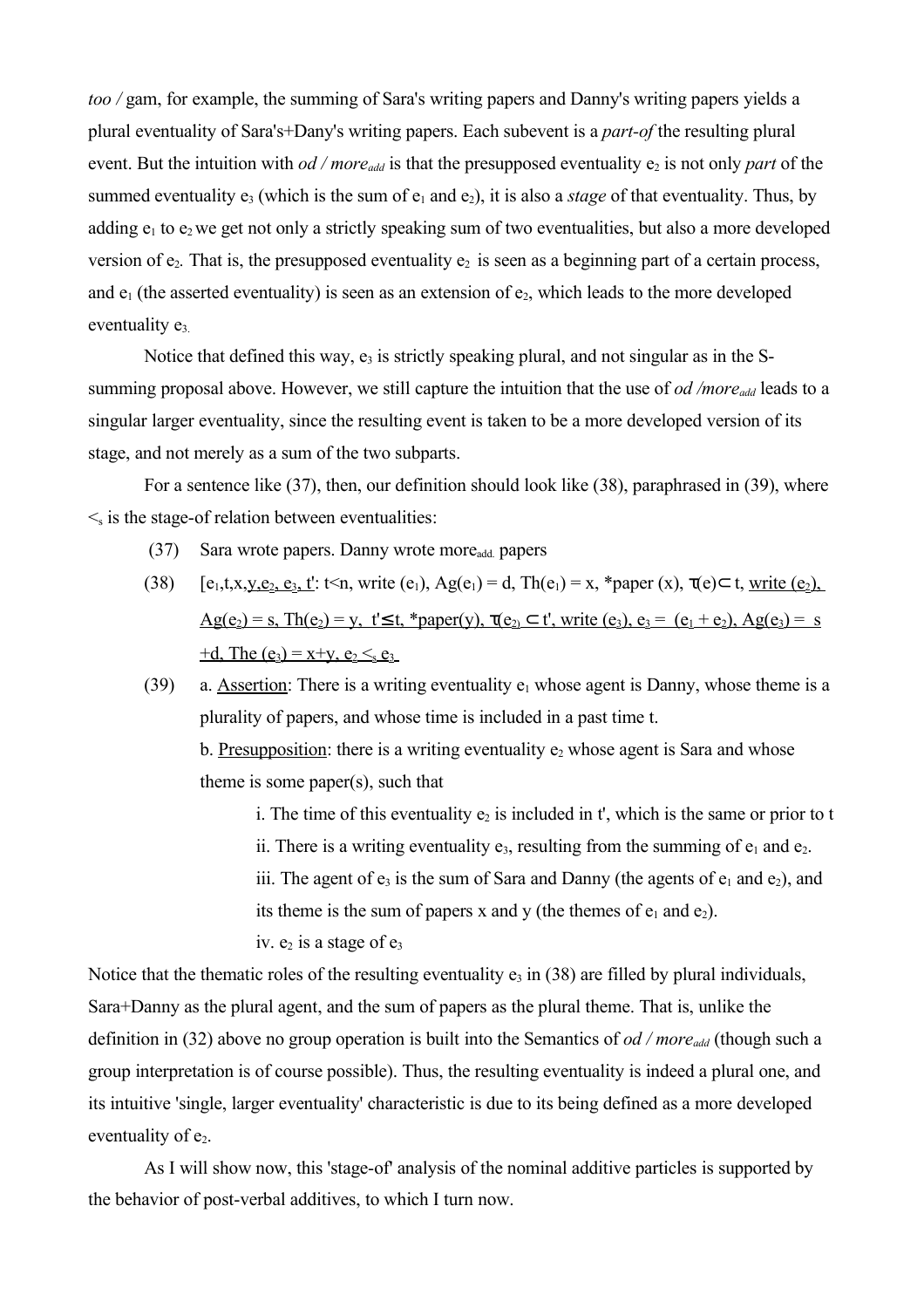# 4. Post-predicate *od / moreadd*

In the previous section we examined the behavior of *od / more*<sub>*add*</sub> when it combines with a nominal argument, as in (40);

(40) dani diber im od studentim Danny spoke with od students "Dani spoke with some more students"

In addition, however, *od / more<sub>add</sub>* can appear in post-predicate position, namely with intransitive verbs, as in (41), 'intransivitized' verbs, as in (42) (to use Mittwoch 1998 and Rothstein's 2004 terminology), as well as with some transitive verbs whose argument role has been filled, as in  $(43)^3$  $(43)^3$  $(43)^3$ :

- (41) Ba-caharyim rina yaSna od. In-the-noon Rina slept od "In the afternoon Rina slept some more"
- (42) rina Sara od Rina sang od "Rina sang some more*"*
- (43) rina cixcexa et ha-Sulxan od (kcat) Rina polished acc. The-table od (a bit) Rina polished the table some more"

Just as with the nominal *od / moreadd* , in these post predicate positions the additive particles trigger a presupposition of a contextually salient existing eventuality (of e.g. sleeping for some time in the morning in (41), singing in (42) and polishing the table in (43)). In addition, as with nominal additivity, here too the presupposed and asserted eventualities can hold in different locations (as in (44)), can have different agents, (as in (45)), and can be even denoted by different predicates, as in (46):

- (44) dani kara kcat ba-sifriya. Ba-erev hu kara od ba-babayit Danny read a bit in-the-library. In-the-evening he read od in-the-house. "Danny read a bit in the library. In the evening he read some more at home"
- (45) rina Sara be-txilat ha-mesiba. Be-sof ha-mesiba yael Sara od Rina sang in-the-beginning the-party in-end the-party Yael sang od

<span id="page-14-0"></span><sup>&</sup>lt;sup>3</sup> Notice that, unlike nominal *more*<sub>add</sub>, in English post predicate *more*<sub>add</sub> must appear with some degree expression like *some* or *a bit*.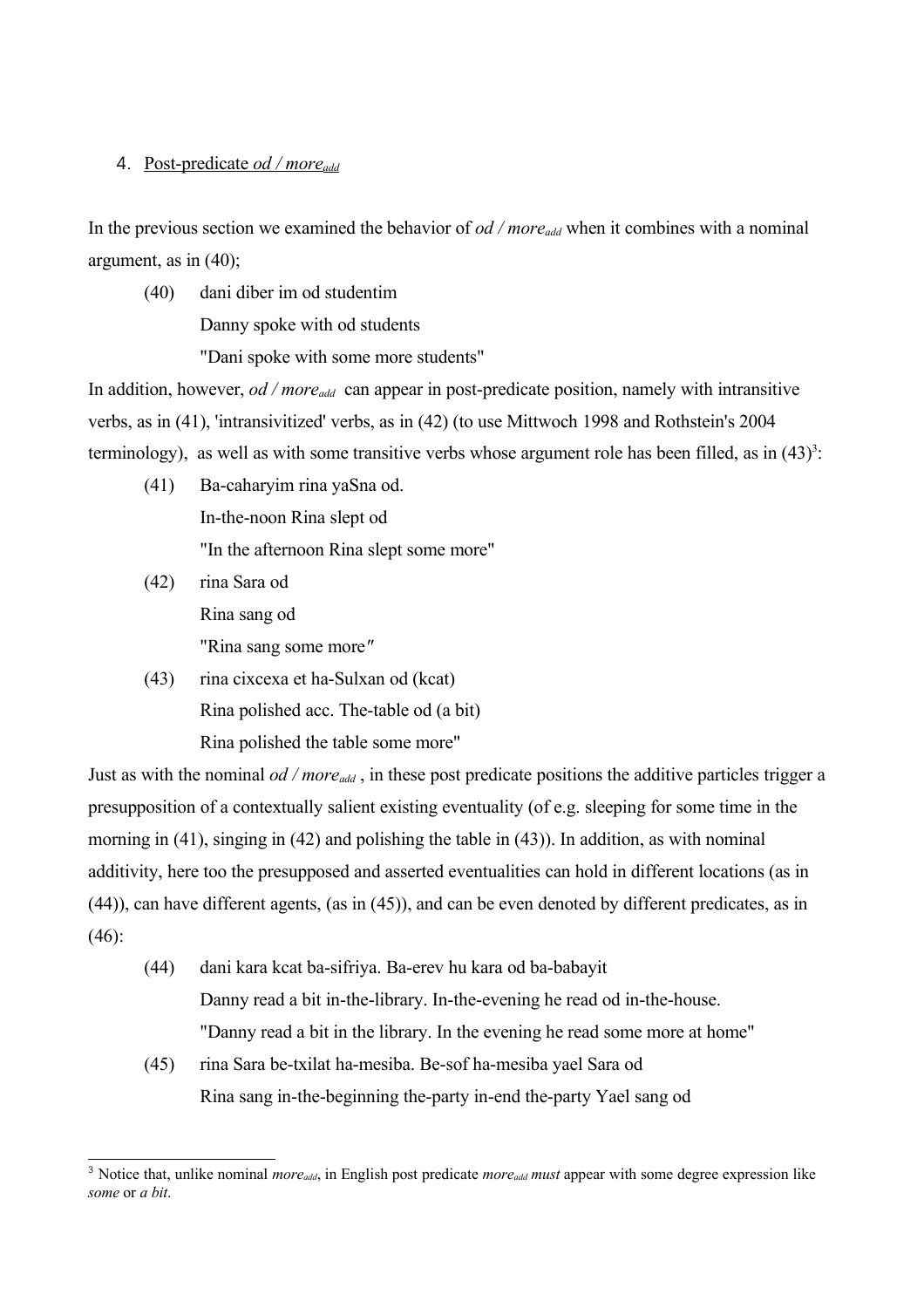"Rina sang at the beginning of the party. At the end of the party Yael sang some more".

(46) rina halxa 2 kilometer. Axar kax hi raca od kcat Rina walked 2 kilometers. Later she ran od a-bit "Mary walked 2 kilometers, then she ran a bit more".

I will assume that here too the main operation of *od / some more* is additive: A presupposed existing eventuality is summed together with the asserted eventuality to create a larger, more developed eventuality. The difference between the two types of additives lies in the way they make the resulting eventuality larger. In the case of nominal additivity this is done by enlarging the cardinality of the set of participants in the event (e.g. making the set of students interviewed by Danny larger). In contrast, the effect of *od / moreadd* in post predicate position seems more varied: it can add duration (e.g. duration of sleep in (41)), a longer path (in the case of (46)), additional songs sung (in (42)), additional pages read (as in (44)) etc.

We can simplify things by assuming that the post predicate additive always add running time or duration to the presupposed event, and the added time is which is mapped differently - to paths, quantities read, sang, etc. – depending on the predicate. This move is supported by the fact that, unlike what we saw above with nominal additives, here the presupposed event *must* be temporally prior to the asserted one. Compare, for example, the sentences with the additive *moreadd* to their counterparts with the additive *too:* 

- (47) a. Mary slept a bit. In the afternoon she slept some more b. Mary slept a bit. In the afternoon she slept too.
- (48) a. Mary cleaned the table. Sara cleaned it some more

b. Mary cleaned the table. Sara cleaned it too.

(47b), with *too* does not entail anything with respect to the temporal order the two eventualities. The presupposed event can be understood as occurring before or after the asserted one. In contrast, (47a), with *more*<sub>add</sub> necessarily means that the presupposed sleeping eventuality occurred before the afternoon (the time of the asserted eventuality). Similarly, (48b) does not say anything about the temporal order of Mary's and Sara's polishing-the-table eventualities. But in (48a) with *moreadd* it is clear that Mary started polishing the table and Sara continued with the polishing event.

In these two cases we can also see that the use of *od / more<sub>add</sub>* triggers the presupposition that the asserted eventuality is an extension of the presupposed one, and that the resulting eventuality (e.g. summing up Mary's polishing and Sara's polishing) is seen as a more developed eventuality.

More formally, here too we will generally assume that with post additive *od / more*<sub>add</sub> we start with two eventualities,  $e_1$  (the asserted eventuality) and  $e_2$  (the presupposed eventuality) which are summed together into a plural eventuality (e<sub>3</sub>). However, e<sub>1</sub> and e<sub>2</sub> are not merely *parts of* e<sub>3</sub>. Instead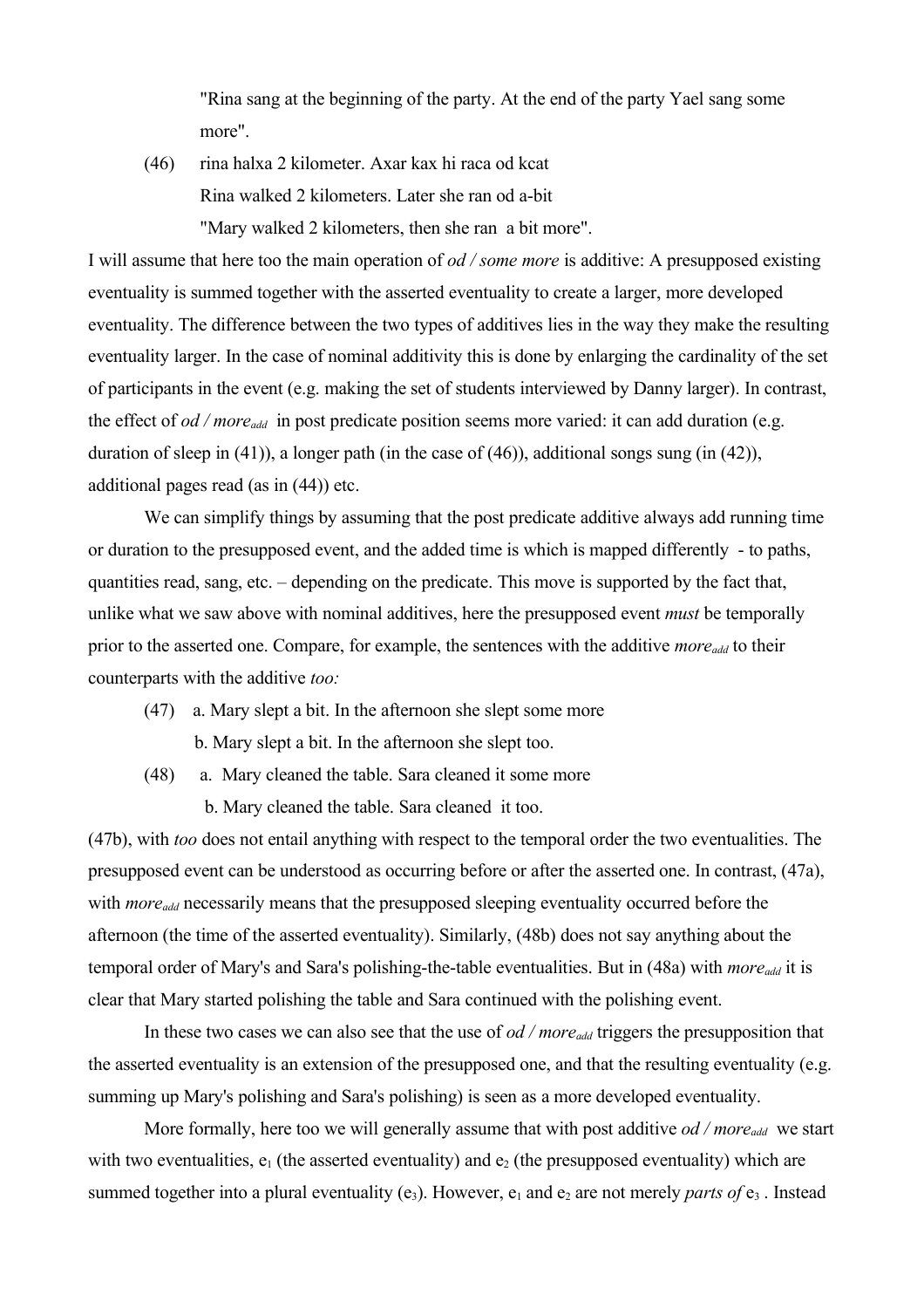$e_2$  is a stage  $e_3$ , i.e.  $e_3$  – the result of adding  $e_1$  to  $e_2$  - is defined as a more developed version of  $e_2$ , and not merely as the sum of these two subevents. In addition, the relevant development is done along the dimension of time. Thus, the presupposed eventuality is prior to the asserted one. (49), for example, will be represented as in (50) (ignoring tense):

- (49) (Mary slept for some time). In the afternoon she slept some more
- (50)  $[e_1, t, e_2, e_3, t]$ : t<n, sleep  $(e_1)$ ,  $Ag(e_1) = m$ ,  $\tau(e) \subset t$ , t=the afternoon, sleep  $(e_2)$ ,  $Ag(e_2) = m$  $t' \le t$ ,  $\tau(e_2) \subset t'$ , sleep (e<sub>3</sub>),  $e_3 = (e_1 + e_2)$ ,  $Ag(e_3) = m \cdot e_2 \le s e_3$

More intuitively, (50) asserts that there is a sleeping eventuality  $e_1$  by Mary in the afternoon and presupposes that (a) there is a sleeping eventuality  $e_2$  by Mary, whose running time t' is before the afternoon, and (b) there is an eventuality  $e_3$  which is the result of summing  $e_1$  and  $e_2$ , and that  $e_2$  is a stage of  $e_3$ .

There are two pieces of data which further support this kind of analysis. First, combining *od / moreadd* with stative predicates is problematic:

 (51) #rina hayta acuva / meluxlexet/ xola od Rina was sad / dirty/ ill od "# Rina was sad / dirty / ill some more"

If all we do with *od / more*<sub>add</sub> is sum eventualities (in this case states), and thus 'enlarge' the running time of the summed state, it is not clear why we get the infelicity in (51). After all, the running time of states can be easily summed, as seen in (52):

 (52) ba-xodeS Se-avar Rina hayta xola be-meSex yomayim. Ha-xodeS hi hayta xola In-the-month that-passed Rina was ill for two-days. The month she was ill be-meSex 4 yamim. Be-sax ha-kol hi hata xola be-meSex 6 yamim for 4 days. In-sum the-all she was ill for 3 days "Last month Rina was ill for two days. This month she was ill for 4 days. All in all she

was ill for 6 days."

However, if the presence of *od /more<sub>add</sub>* indicates that the presupposed event e<sub>2</sub> is *a stage* of the whole, summed event  $e_3$  and that  $e_3$  is not only a longer eventuality, but also a more developed event than e2, then things are clearer. Rothstein 2004 claims that statives do not have stages, and do not express development in time. In that statives are different from eventive predicates, e.g. the activity predicate *run* which do express eventualities which develop in time. For example, an event e of running from 2 to 4 can be seen as a more developed version of the part of the subevent e' of running from 2 to 3. Hence e' can be considered a stage of e. In contrast, if e is a state where I was sad from 2 to 4, this state cannot be considered a 'more developed' version of e' - my being sad from 2 to 3. It is clearly a longer eventuality, but there is no sense in which it is 'more developed'. Hence here e' cannot be considered a *stage* of e. Thus, if we are right that additivity expressed with *od / moreadd* involves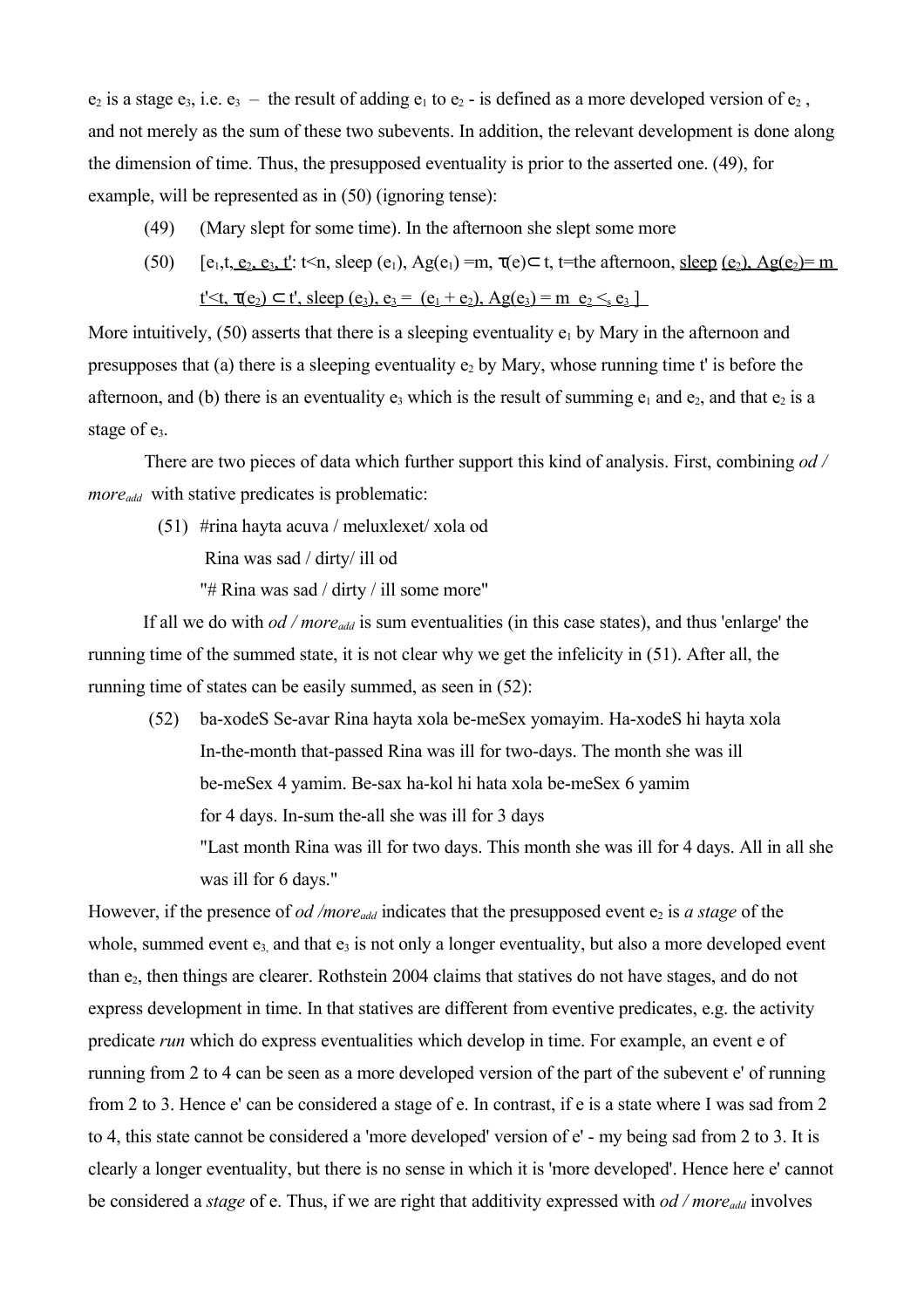stages, and a more developed summed eventuality, the infelicity of the post-predicate *od* and *more* with statives can be explained<sup>[4](#page-17-0)</sup>.

A final piece of support for the analysis is the fact that combining *od /moreadd* with achievements is problematic. Consider (53):

(53) higati la-taxana (#od) / hivxanti bexa (#od) / macati ha-na'al Seli (#od)

I-arrived to-the-station od / I-noticed you od / I-found the-shoe mine od

"I arrived to the station (#some more) / I noticed you (#some more) / I found my shoe (#some more)

In contrast, notice that using here *again* / *Suv* is absolutely fine:

(54) higati la-taxana Suv / hivxanti bexa Suv / macati ha-na'al Seli Suv I-arrived to-the-station again / I-noticed you again / I-found the-shoe mine again "I arrived to the station again/ I noticed you again / I found my shoe again"

This contrast can be explained as follows: Achievements are known to be near instantaneous eventualities (Dowty 1979, Rothstein 2004). Thus, two such eventualities cannot be summed into a more developed longer eventuality, but result *only* in a plurality distinct eventualities. Thus, the additive *some more / od* is out, but the repetitive *again* is ok, as its main function is to create two distinct eventualities (see e.g. Ippolito 2007).

It is illuminating to compare the behavior of *od / more<sub>add</sub>* with the behavior of the French *encore*, the Italian *ancora* and the Chinese *Zai*, discussed in Tovena & Donazzan 2008. Unlike the English and Hebrew *more<sub>add</sub> / od*, the repetitive reading with short, telic eventualities *is* possible with these particles, as in the French  $(55)^5$  $(55)^5$  $(55)^5$ :

<span id="page-17-0"></span><sup>4</sup> One question which is immediately raised by this proposal is the following: If *od /moreadd.* involve development and stages, and state do not have stages, how come we can have states with nominal additivity, examined above, as (i) ?

(i) yeS li 30 kvasim. Ani ekne od maxar

<span id="page-17-1"></span><sup>5</sup> In both Hebrew and English a repetitive reading of *od / more* and compatibility with achievements is possible when the particles combines with *pa'am* (Hebrew) or *once* (in English), as in (i):

- (i) dani higi'a la-taxana od pa'am
	- Danny arrived the-station more once
	- "Danny arrived to the station once more"

 *Pa'am* in Hebrew translate as *time*, which Rothstein 1995 claimed to denote an eventuality (and not a time). For example: In (ii) we have quantification over bell-ringing and door opening eventualities (not times):

- *(ii)* kol pa'am Se-ha-paamon cilcel, mery patxa et ha-delet
	- Every time that-the-bell rang Mary opened acc. The-door
	- "Every time the bell rang, Mary opened the door".

<sup>&</sup>quot;I have 30 sheep. I will buy some more tomorrow"*.*

A preliminary answer to this question has to do with the different ways nominal and post-predicate additives make the summed event more developed. With nominal additivity, as in (i), the development of the eventuality is not along the time dimension, but along the 'number of participants' dimension. That is, the summed eventuality is perceived as more developed due to the fact that the cardinality of the set of participants is larger, and not because the running time of the event is longer. We can hypothesize, then, that states do not develop over time, but can be considered more developed along the participants domain. For example, If Danny has 30 sheep during August, this is not seen as a more developed state than his having these 30 sheep in the first two weeks of August. But if he has 50 sheep, this can be seen as a more developed eventuality than his having 30 sheep. A general implication of this contrast, which I will not attempt to formalize here, is that we need to restrict the 'non-development' of states, and the claim that they do not have stages, to the temporal dimension only, and allow for development in other dimensions.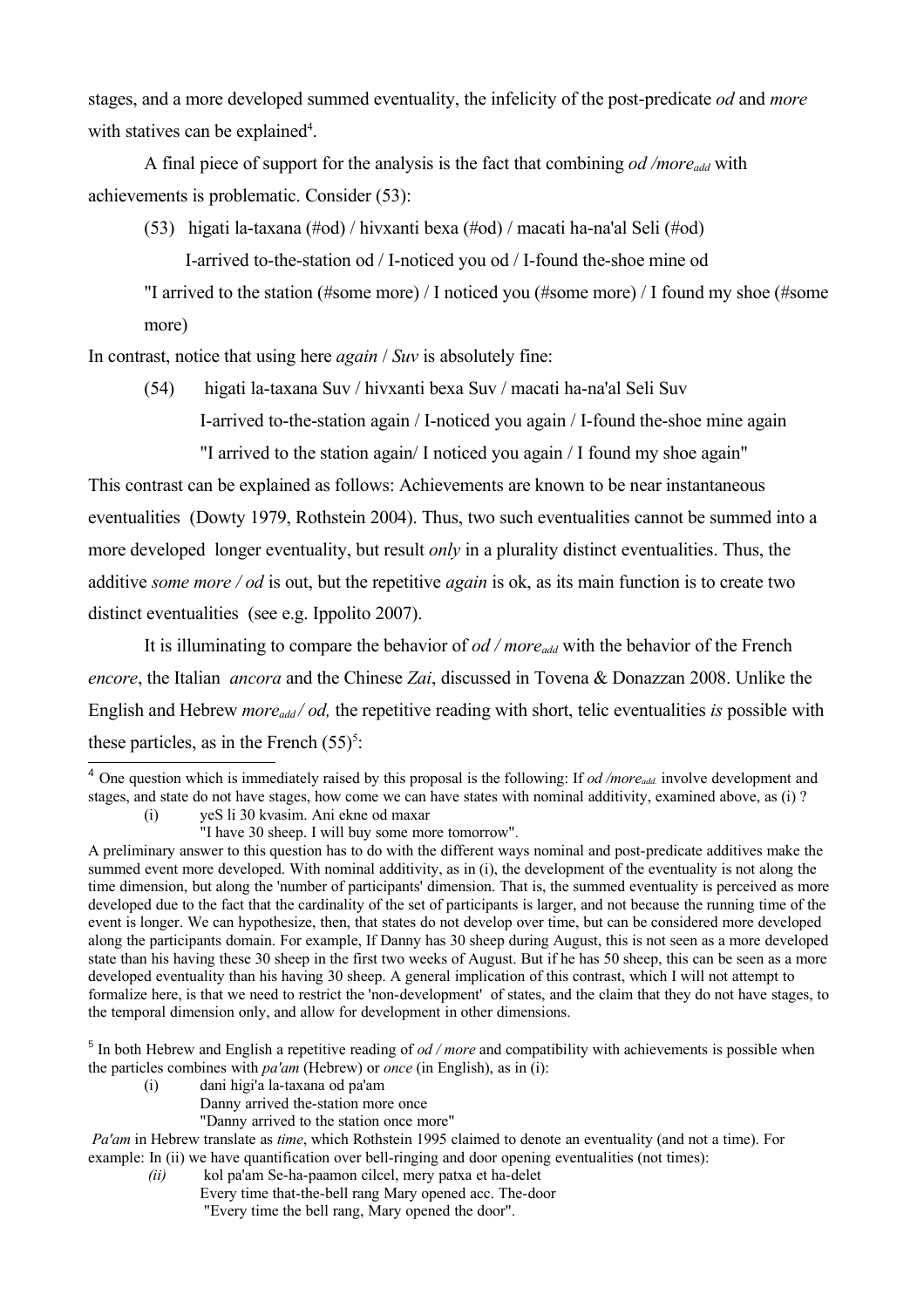## (55) rencontré encore la copine de Marie.

'He met again the friend of Mary'

This seems to indicate, again, that in these languages the relevant adverbs are more flexible than the English and Hebrew ones discussed above: the particles discussed by Tovena & Donazzan do not seem to be specified for addition only (forming a larger and more developed eventuality), but merely require that a relevant property is true of two eventualities, thus allowing for a repetition reading, with a plurality of eventualities sharing the same property.

# 5. Concluding remarks

This paper argued for an eventuality based analysis of the additive particle *more* in English and *od* in Hebrew, in two main positions, namely nominal and post predicate positions. I claimed that in both cases the sentences with these particles express additivity in the domain of eventualities. Specifically, sentences with these particles assert the existence of a certain eventuality, which extends a presupposed eventuality, resulting in a 'larger' eventuality. Crucially, the resulting eventuality is not merely a plural sum of the asserted and presupposed eventuality, but has to be considered also a more developed version of the presupposed eventuality. This is captured by assuming that the presupposed eventuality is not only a part of the resulting, summed eventuality, but also its stage (in the sense of Landman 1992).

Given this kind of analysis, *more* and *od* discussed above seem more restricted than the French *encore*, the Italian *ancora* and the Chinese *zai*, as analyzed in Tovena & Donazzan 2008. The former particles indeed express addition, namely a larger or more developed eventuality than the presupposed one, whereas the latter can express repetition of similar types of eventualities, and can result in a plurality of events only.

I suggested that the underlying difference between the nominal and the post-predicate additivity lies in the way they make the resulting summed eventuality larger and more developed. In the case of the nominal additive this is done by enlarging the set of participants in the eventuality, whereas in the case of post-predicate additivity this is done by lengthening its running time. As shown above, defining the underlying difference this way enabled us to account for a number of distributional and interpretational contrasts between nominal and post predicate additives, e.g. the fact that with the latter, but not with the former the presupposed eventuality must precede the asserted one, and the fact that the latter, but not the former are subject to lexical aspect constraints on the type of predicates that they can combine with can combine with.

Thus, in (i) we add a whole new eventuality, and we indeed end up with a repetition of eventualities.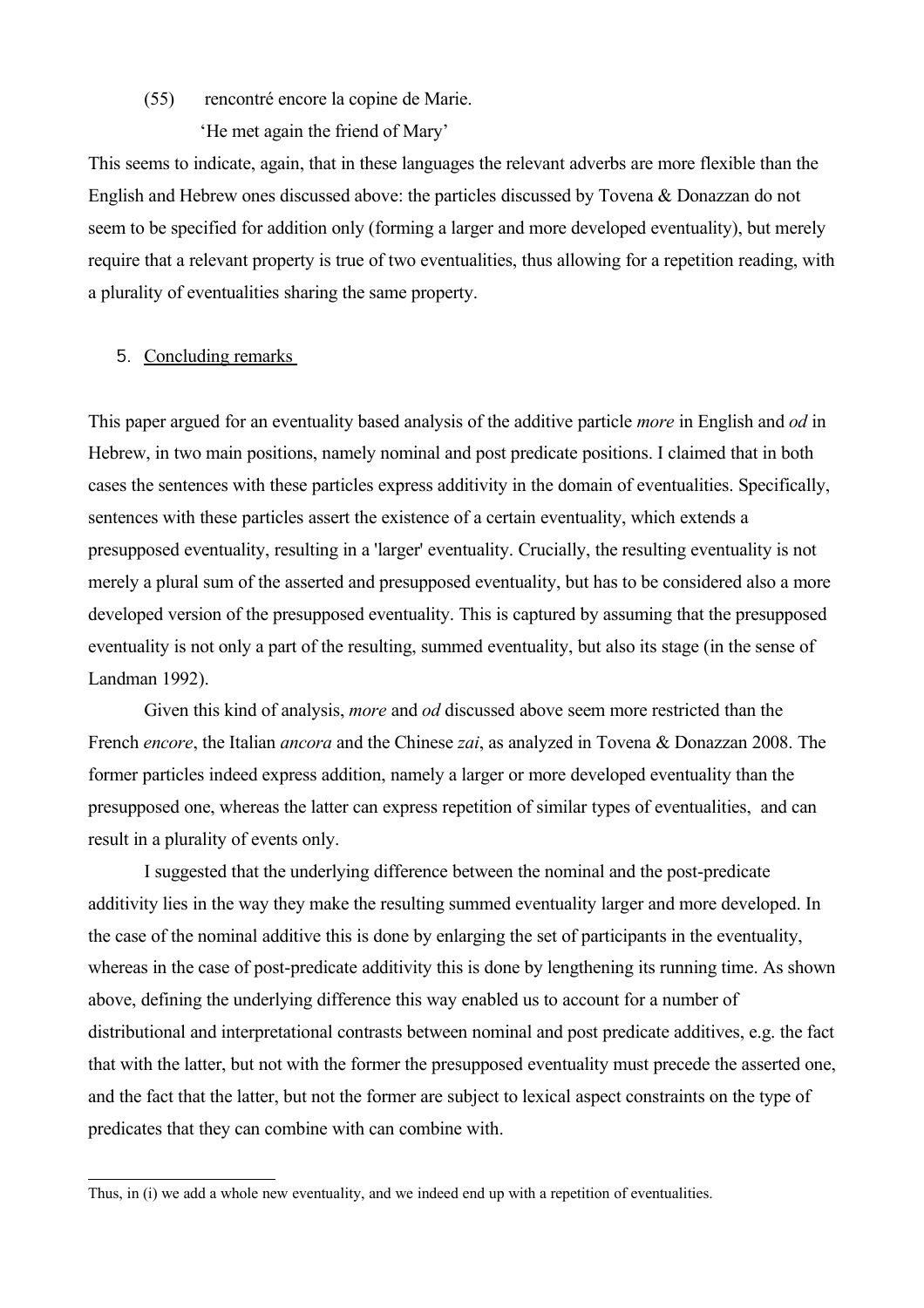An intriguing question for further research is to what extent the analysis developed above for the Hebrew nominal and post-predicate *od* can be extended to account for the behavior of this particle in what can be called 'pre predicate' position, as in (56):

(56) be-SeS va-xeci dani od yaSan

At-six and a half Danny *od* asleep

"At six and a half Danny was still asleep"

Notice, first, that although the English correlate of *od* in this case is not *more*, but *still*[6](#page-19-0) , *more* nonetheless surfaces in the negative version of (56), as the NPI *anymore*, as in (57):

(57) be-SeS va-xeci dani lo yaSan od / lo od yaSan At-six and a half Danny not asleep *od* / not *od* asleep "At six and a half Danny was not asleep any*more*'

Following current theories of aspectual *still* we can say that in this case *od* and *still* act as additive as well: E.g. (56) asserts that a certain eventuality holds, and presupposes an existing (and in particular a prior) eventuality, which together with the asserted eventuality makes up a longer eventuality. Indeed, aspectual *still* has been analyzed as an additive particle in e.g. Ippolito…

- Rina od more tall than-Sara
	- "Rina is even / still taller than Sara"

"There were once three dwarfs, Tomi, Lomi and Roni. Lomi was taller than Tomi, and Romi was even / still taller."

Similar observations are made in Umbach 2008, with respect to the German particle *noch*..Indeed Umbach analyzes the similar *noch* in this construction as an instance of the additive particle.

In contrast, the occurrence of *od* in sentences like (iiia) and (iiib) do not seem to be analyzable in terms of additivity. Rather in both cases they seem to indicate contrast:

- (iii) a. ani od agi'a le-london
	- I still-arrive to-London
	- " I will arrive to London once"

b. hu paga bi, ve-axar kax hu od ba le-vakeS mimeni ezra.

He hurt me and-then he still comes to-ask from-me help

"He hurt me, and still, he then comes to me asking for help"

In (iiia) the presence of *od* implicates that arriving to London seems farfetched, or impossible. The assertion is that, despite this apparent impossibility the speaker believes that he will arrive one day to London. In (iiib), the contrastive proposition is expressed by the first conjunct.

In this sense *od* in (iii) seems to resemble not the additive *still*, but rather concessive, or contrastive *still*, as in (iv): (iv) I know that she is smart. Still, she is very childish.

Unified analyses of the various readings of *still* were offered by e.g. Michaelis 1993 and Ippolito 2007. Although examining the varied behavior of *od* in light of such theories is beyond the scope of this paper, this seems to be a fruitful direction for further research.

<span id="page-19-0"></span><sup>6</sup> In addition, *od* can appear in two other positions in Hebrew, which can also be glossed by the English *still*. In (i) *od* combines with the comparative *yoter*:

<sup>(</sup>i) rina (od) yoter gvoha mi-sara

The effect of *od* in (i) is to implicate that Sara (and consequently also Rina) is tall, i.e. (following e.g. Kennedy ..) that the degree to which Sara is tall is higher than some contextually relevant standard or average. As has been noted a long time ago, this effect is completely absent with a simple comparative, i.e. when the additive is not present. Notice that this average can be given by the preceding context as well, as in (ii), which clearly does not suggest that Roni is tall:

<sup>(</sup>ii) paam hayu SloSa gamadim tomi, lomi ve-roni. Lomi haya yoter gavoha mi-tomi, ve-roni haya od once were three dwarfs Tomi, Lomi and-Roni. Lomi was more tall than-Tomi, and-Roni was still yoter gavoha. More tall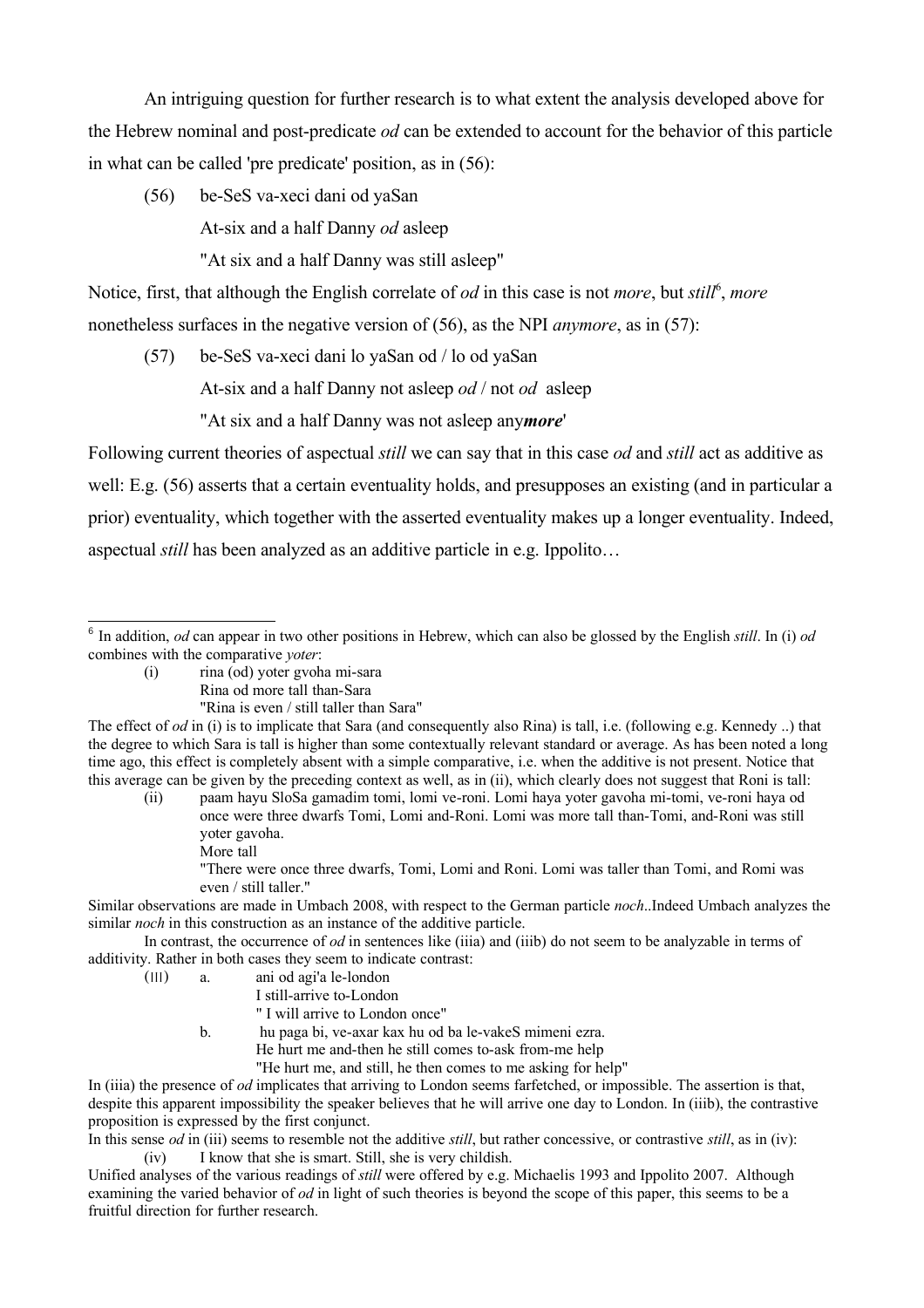Notice, however, that there are some interesting differences between the nominal and postpredicate additives examined above, and the additive in (56) (which we can call a 'pre-predicate additive'). Specifically, aspectual *still* has been known to combine with stative predicates only (see, e.g. Michaelis 1993). In addition, the presupposed and asserted eventualities must end up forming a temporally continuous eventuality (unlike the temporally discontinuous cases with nominal and postpredicate *moreadd* / *od*).

A potential way to account for these facts is to assume that unlike the nominal and postpredicate additives, which as we saw above, create a 'larger' eventuality from two distinct eventualities, the pre-predicate additive (manifested as aspectual *still* in (56)) takes a single predicate and just enlarges this eventuality by adding to it more running time, or, in more intuitive terms, makes this single eventuality longer.

This kind of proposal is both empirically and theoretically supported. Theoretically, Ippolito 2008 independently claims that sentences with aspectual *still* assert that a certain eventuality overlaps the reference time of the sentence, and presuppose that this very same eventuality overlaps also a time prior to the reference time. In other words, in Ippolito's theory too, the function of *still* is to temporally lengthen a single eventuality.<sup>[7](#page-20-0)</sup>

Empirically, the intuition that the eventuality in the presupposition and in the assertion of sentences with aspectual *still* is the very same eventuality is supported by three facts. First, unlike what we saw above with nominal and post predicate additives, with aspectual *still* there can be no variation between the asserted and presupposed eventuality. That is, the presupposed eventuality must be characterized exactly the same as the asserted one (e.g. it must have the same participants hold in the same the location, and must be denoted by the same verb). For example, in (58),it must be Mary who was singing just before  $6$ , and the prior singing must have occurred in the shower<sup>[8](#page-20-1)</sup>:

(58) At 6 p.m. Mary was still singing in the shower

Second, the idea that 'pre predicate' additives take a single eventuality and enlarge it can also explain the fact these particles can only combine with homogeneous predicates, i.e. stative and imperfective predicates only (see e.g. Michaelis 1993). The idea would be that only combining aspectual *still* (and pre predicate *od*) with such homogeneous predicates necessarily leads to a longer single eventuality. In this case the option of ending up with two distinct eventualities which are summed together, as with nominal and post predicate additives is blocked(see Michaelis 1993 for a similar proposal concerning

.(aspectual *still* [9](#page-20-2) .

<span id="page-20-0"></span><sup>&</sup>lt;sup>7</sup> See Greenberg 2008 for discussions and modifications of Ippolito's proposal, and for comparisons with other theories of aspectual *still*.

<span id="page-20-1"></span><sup>8</sup> Tovena & Donazzan 2008 make a similar observation with respect to *again*, and its correlate in French *à nouveau* , but, in fact, this characteristic holds of the English *still*, and the pre-predicate *od* as well)

<span id="page-20-2"></span><sup>9</sup> It is interesting to compare this suggestion with Tovena & Donazzan's claim about the Italian *ancora,* the French *encore,* and the Chinese *zai*, all three can also have the *still* reading. As mentioned above, Tovena & Donazzan assume that the relevant particles (*ancora / encore / zai*) take a time (the reference time), and a property of eventualities, and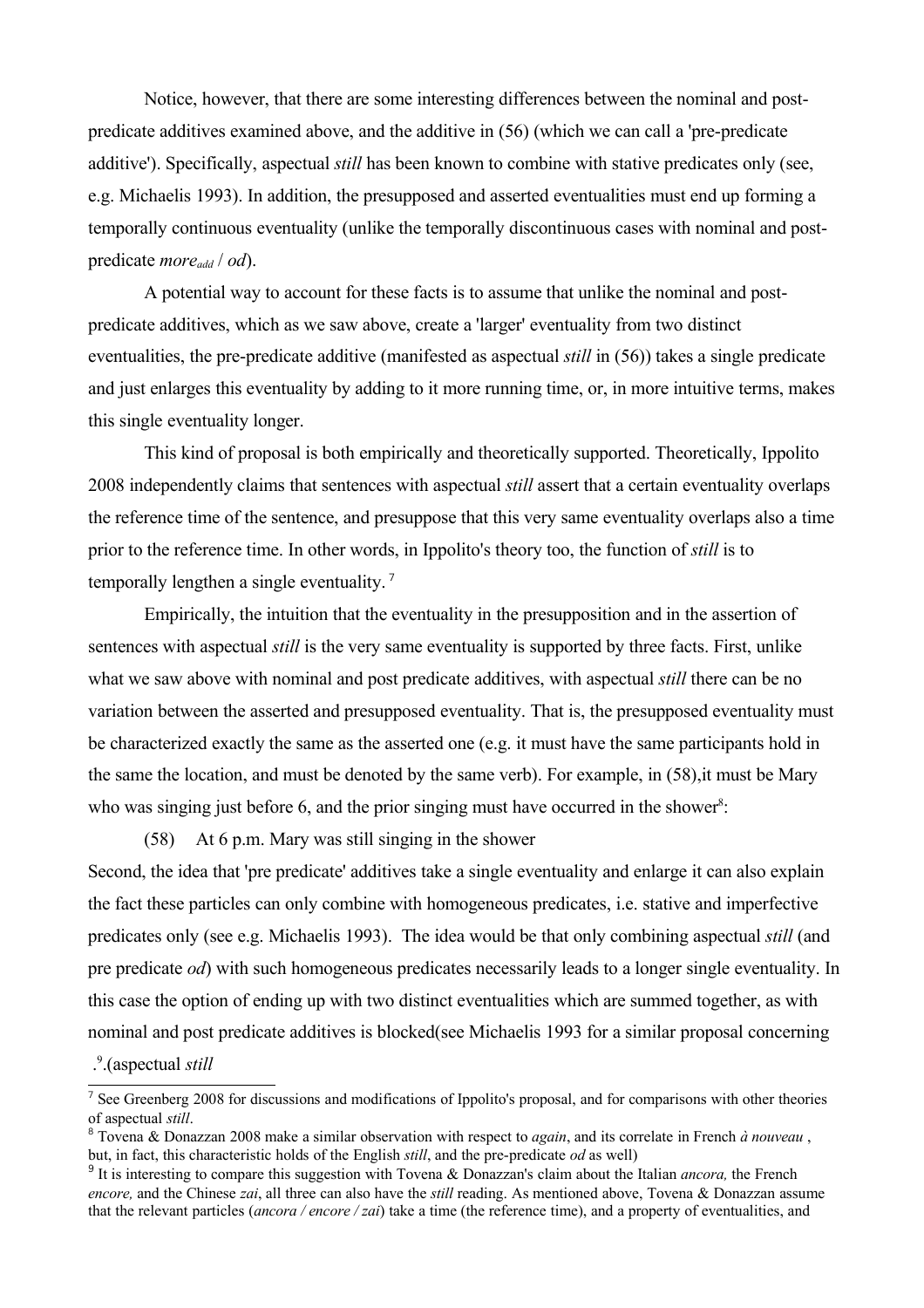Third, there is in interesting difference between the focus patterns of sentences with nominal and post predicate additives, on the one hand, and those with 'pre predicate' *od* and *still* on the other hand, which further support the idea that in the former case we start with two distinct eventualities, whereas in the latter case we start from a single eventuality (and lengthen *this* eventuality). Starting with nominal additivity, it is interesting to note the focused elements in such sentences are not the nouns headed by *more* - these are de-accented and can be deleted - but rather various other elements in the sentence, as in (59a)-(59c), respectively, which get a (rise-)fall-rise intonation. (In addition *:(*"more" is usually stressed as well

- (59) a. dani riayen 3 studentim. [Sara] $_F$  riayna [od] $_F$ 
	- Danny interviewed 3 students. Sara interviewed od
	- "Danny interviewed 3 students  $\lceil \text{Sara} \rceil_F$  interviewed some  $\lceil \text{more} \rceil_F$
	- b. ha-yom riavanti 3 studentim. [maxar]  $\epsilon$  ani era'ayen [od]  $\epsilon$ 
		- the-day I-interviewed 3 students. Tomorrow I will-interview *od*
		- "Today I interviewed 3 students. [Tomorrow]<sub>F</sub> I will interview some  $[more]_F$
	- c. ba-kufsa yeS 10 ugiyot. [ba-tanur] $_F$  yeS  $[od]_F$

in-the-box there-be 10 cockies. In-the-oven there-be od

"In the box there are 10 cockies. [In the oven] $_F$  there are some  $[more]_F$ "

A similar kind of intonation is seen with post predicate *od*, as in (60):

(60) ba-boker sara yeSna kcat. [ba-erev]<sub>F</sub> hi yaSna [od]<sub>F</sub> In-the-morning Sara slept a-bit in-the-evening she slept od "In the morning Sara slept a bit. [In the evening]<sub>F</sub>, she slept some [more]<sub>F</sub>

- (i) Maria è andata ancora a trovare Luisa.
	- Mary went again to see Louise.
- (ii) Maria è ancora arrabbiata.
	- 'Mary is still angry.'

trigger the presupposition that a property of eventuality is salient and used in the context, which is predicated both of the reference time and of a prior time. Given this interpretation Tovena & Donazzan predict different interpretations depending on the aspectual properties of the verbs. Specifically, when "…the property characterizes telic eventualities…instantiations at two different times are inferred to be different events" (p.102), so we get a repetitive reading (like *again*)", as in the Italian example in (i). In contrast, when the property characterizes states, which are homogeneous – we end up with one eventuality, and a continuative reading, as (ii):

Thus, according to Tovena and Donazzan the difference between the 'repetitive' (two separate eventualities), and the 'continuative' (one eventuality) readings are due to the different aspectual properties of the verbs that *ancora* combines with.

Notice, however, that this suggestion cannot be our unified theory of additives in Hebrew and English since, as we saw before, the nominal additive does not necessarily need prior time. Instead, we claimed that *od* and *more*add require an existing (not necessarily prior) eventuality at the reference time. Hence temporal priority cannot be what underlines the Semantics of *more* and aspectual *still*. In addition, such a suggestion cannot explain the fact that with *still* (or the pre-predicate *od*) we *must* end up with a continuative reading: Assuming the existence of a prior time with statives could in principle lead to a discontinuous state (just as we have discontinuous telic eventualities).

In the preliminary proposal made here we use, in fact, a reversed type of argumentation: Instead of assuming that we end up with a single eventuality (and a necessary continuative reading) with *still* because it happens to combine with a stative (a homogeneous predicate), as in Tovena & Donazzan's proposal, we assume that we get necessary combination with a stative because we must enlarge a *single* eventuality.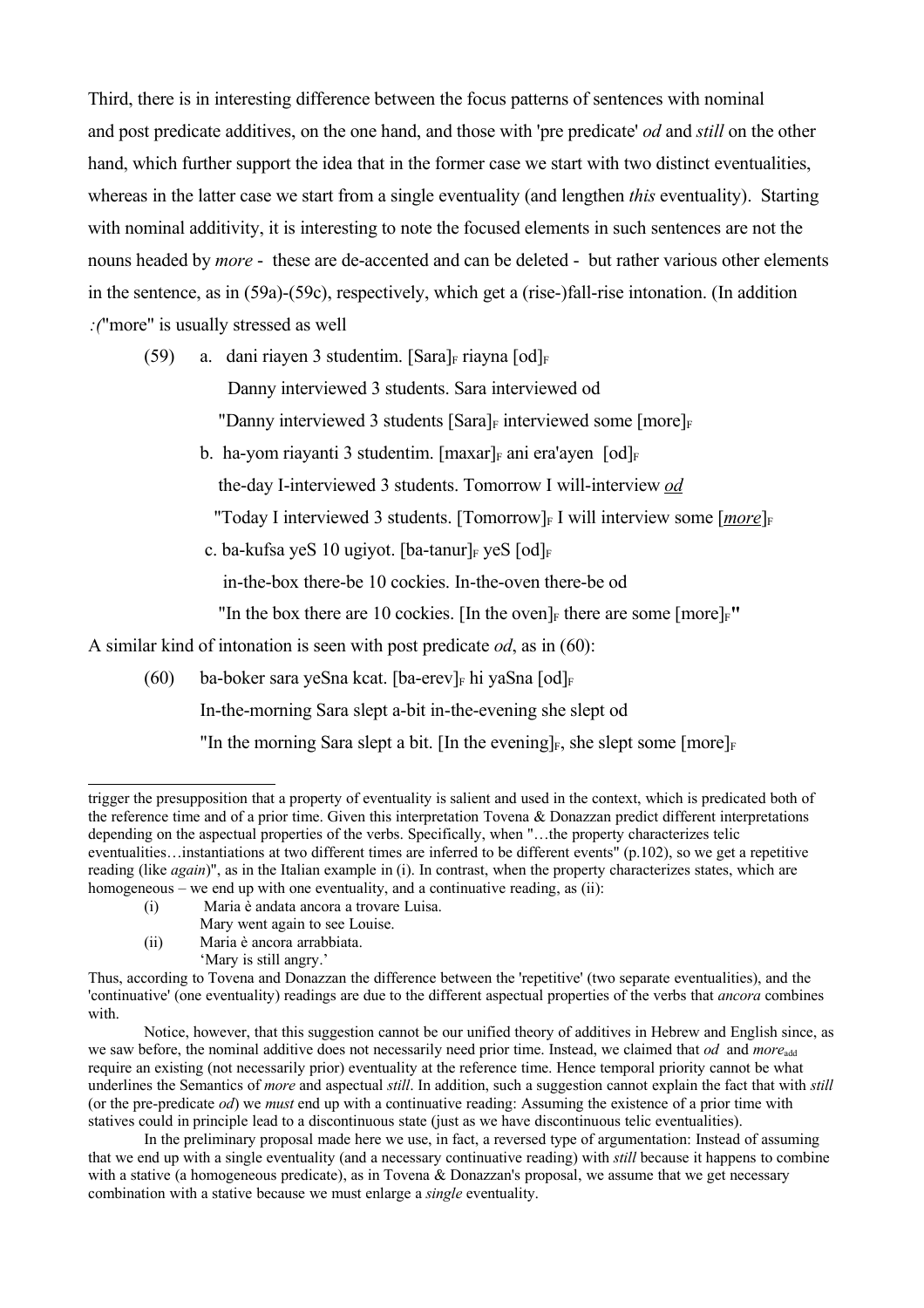This makes the focus pattern of sentences with nominal and post predicate additivity similar to that of sentences with the additive particle *too* discussed in e.g. Krifka 1999, involving contrastive topics (as in  $(61)$ :

(61) a. Today Danny bought books. [Tomorrow]<sub>F</sub> he will buy books  $[too]_F$ .

b. Today Danny bought books. [Mary]<sub>F</sub> he will buy books [too]<sub>F</sub>.

Intuitively, in the case of (59) and (60) the association with contrastive topics enables the listener to construct in what senses the presupposed eventuality is distinct from the asserted one, (e.g. in their participants, their time or their location).

In contrast, with pre-predicate additives, e.g. with *od* and aspectual *still* in (62), we get a more standard intonation pattern, where the syntactic argument is focused, and triggers a set of potential alternatives, (see e.g. Krifka 2000 for an analysis):

- $(62)$  dani od [vaSen]<sub>F</sub>
	- Danny od asleep
	- " Danny is still [asleep] $F''$

Thus, unlike what happens with nominal and post-predicate *still*, where intonation helps characterizing the difference between two distinct eventualities, here no such contrastive intonation is found. This may further support the idea that in sentences like (62) only one eventuality is involved, which simply get lengthened by the presupposition triggered by the additive particle.

Further research is needed in order to determine whether this suggestion with respect to aspectual still and its relation to nominal and post-predicate additivity, is on the right track.

Acknowledgements: I would like to thank Norah Boneh, Gabi Danon, Edit Doron, Brenda Laca, Barbara Partee, Malka Rapoport-Hovav, Susan Rothstein, Ivy Sichel, Lucia Tovena, and the audience of the Workshop on Nominal and Verbal .Plurality held in November 2009 in Paris, for constructive comments

#### **References** :

- van der Auwera, J. (1993). "*Already* and *still*: Beyond duality". *Linguistics and Philosophy* 16, 613-653.
- Carlson, G. (1977) A Unified Analysis of the English Bare Plural. *Linguistics and Philosophy* 1, 413-457.
- Cusic, D. D. (1981), *Verbal Plurality and Aspect*, PhD dissertation, Stanford University.
- Dowty, D. R. (1979), *Word meaning and Montague grammar*. Dordrecht: Reidel
- Geurts, B. (1999)*. Presuppositions and Pronouns*, Vol. 3 of CRiSPI. Amsterdam, Elsevier.
- Greenberg, Y. (2008) "Presupposition Accommodation and Informativity Consideration with Aspectual *still*", *Journal of Semantics*.
- Hackl, M. (2000). Comparative quantifiers. PhD dissertation, Cambridge, MA: MIT, MITWPL.
- Ippolito M. (2007), "On the Meaning of some Focus Sensitive Particles". *Natural Language Semantics* 15:1 1- 34

Kennedy, C. (1999). *Projecting the Adjective: The Syntax and Semantics of Gradability and* .*Comparison.* New York: Garland

- König, E. (1977), Temporal and non-temporal uses of 'noch' and 'schon' in German. *Linguistics and Philosophy* 1: p. 173-198.
- Kratzer, A. (forthcoming). The event argument. Cambridge, MA: MIT Press.

-Krifka, M. (1999). Additive particles under stress. *Proceedings of SALT 8.* Cornell, CLC Publications, 111 .128